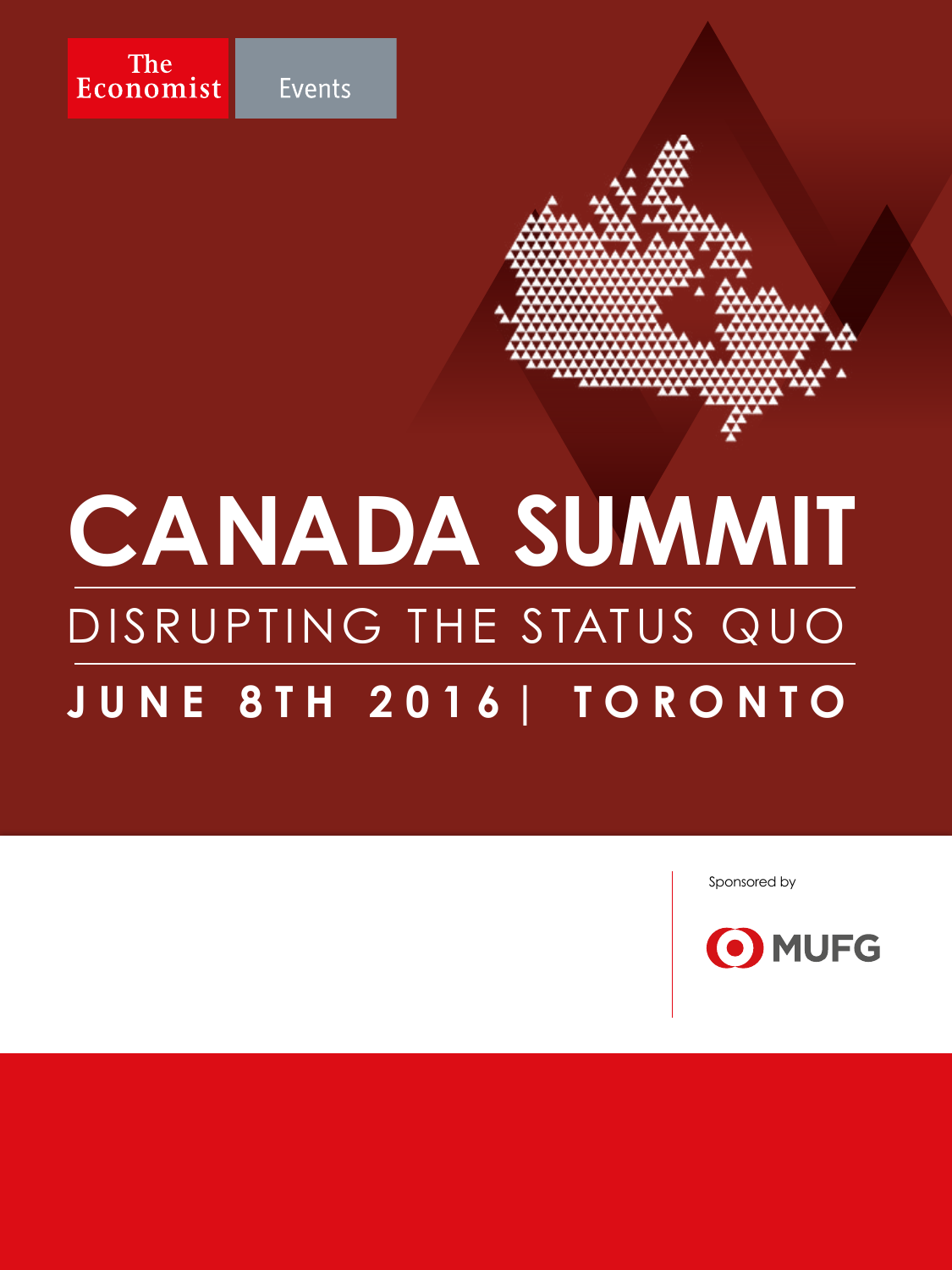## **TABLE OF CONTENTS**

<span id="page-1-0"></span>

| <b>OPENING REMARKS</b>                                                                   | 03 |
|------------------------------------------------------------------------------------------|----|
| <b>IN CONVERSATION:</b><br>MINISTER OF FINANCE BILL MORNEAU                              | 04 |
| THE ECONOMIC OUTLOOK:<br>WHERE WE ARE AND WHERE WE ARE GOING                             | 06 |
| THE WORLD IF                                                                             | 08 |
| <b>BIG BANG DISRUPTORS</b>                                                               | 10 |
| WILL THE FALL IN OIL PRICES CURB ENERGY INNOVATION?<br><b>TAPPING INTO MORE THAN OIL</b> | 12 |
| <b>BOOSTING TRADE:</b><br>SEEKING NEW TIES BEYOND THE US                                 | 14 |
| <b>BIG-BANG DISRUPTORS</b>                                                               | 15 |
| <b>FIN-TECH:</b><br><b>FINANCE'S "UBER" MOMENT</b>                                       | 16 |
| <b>EXECUTING INNOVATION:</b><br>FROM THE LABORATORY TO THE BUSINESS ENVIRONMENT          | 17 |
| <b>KEYNOTE INTERVIEW:</b><br>PRIME MINISTER JUSTIN TRUDEAU                               | 18 |
| <b>BIG-BANG DISRUPTORS</b>                                                               | 21 |
| <b>MADE IN CANADA</b>                                                                    | 22 |
| <b>MUFG CANADA:</b><br><b>EMBRACING CHANGE TO ACHIEVE GROWTH</b>                         | 24 |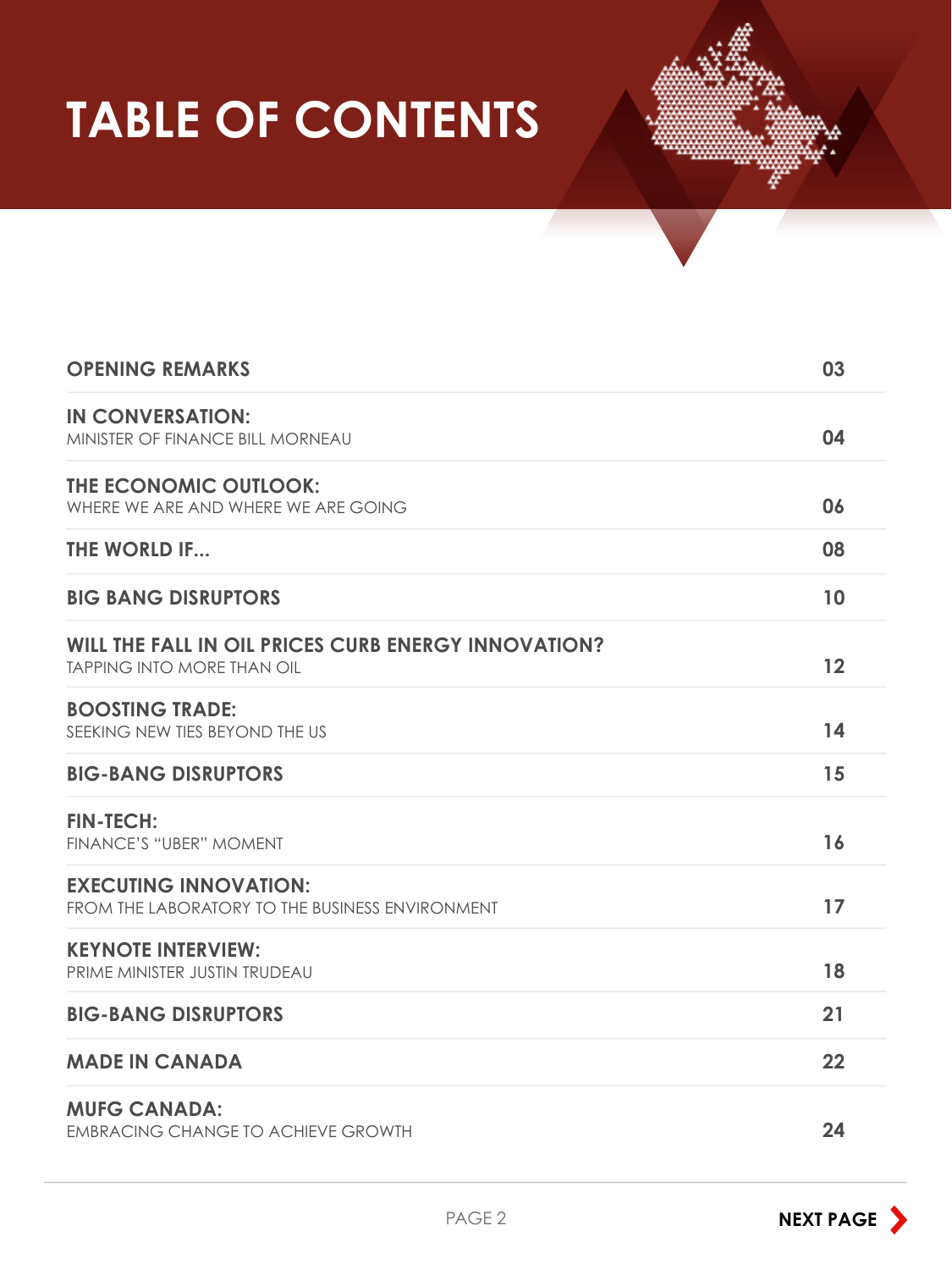## <span id="page-2-0"></span>OPENING REMARKS

**John Tory**, Mayor of Toronto

**The Canada Summit 2016 opened with a call to action. "It is time for Canada to recognize its own strengths and sell that viewpoint to the world," said John Tory, Mayor of Toronto.**

"We're often described as kind, caring, diverse, intelligent and balanced—all of which I think we are—but unless we're talking about our sports teams, a competitive nature is not something people normally associate with Canada," he said. "We have to change that."

Over the course of his travels, he realized that while competing for jobs, investments and opportunities for wealth creation, Canada needs to change its ambition and approach. There is no one-size-fits-all approach to competitiveness.

He recalled a recent dinner in Silicon Valley at which an unnamed venture capitalist commented, 'You Canadians really don't know how to sell.'

As Mayor of Toronto, the nation's financial and corporate capital, Tory constantly seeks ways to improve innovation and growth, particularly along the Toronto-Waterloo Corridor. Tory referred to this area as "Canada's champion" for attracting investment, particularly in the technology sector. He said the forum would explore ways to bring the world to Canada, firstly by identifying its own strengths, then making big bets to attract investment and wealth creators.

"For the first time, in an unprecedented way, [the three orders of government] are working together to try and move these things forward."

Crucially, he said, they must focus on factors such as immigration, housing, transportation, and regulation; all of which play a role in competitiveness strategy and enticing global businesses to make their make their home in Canada.

"We can't build a world-class technology corridor if we can't even catch a train between Toronto and Waterloo," he said.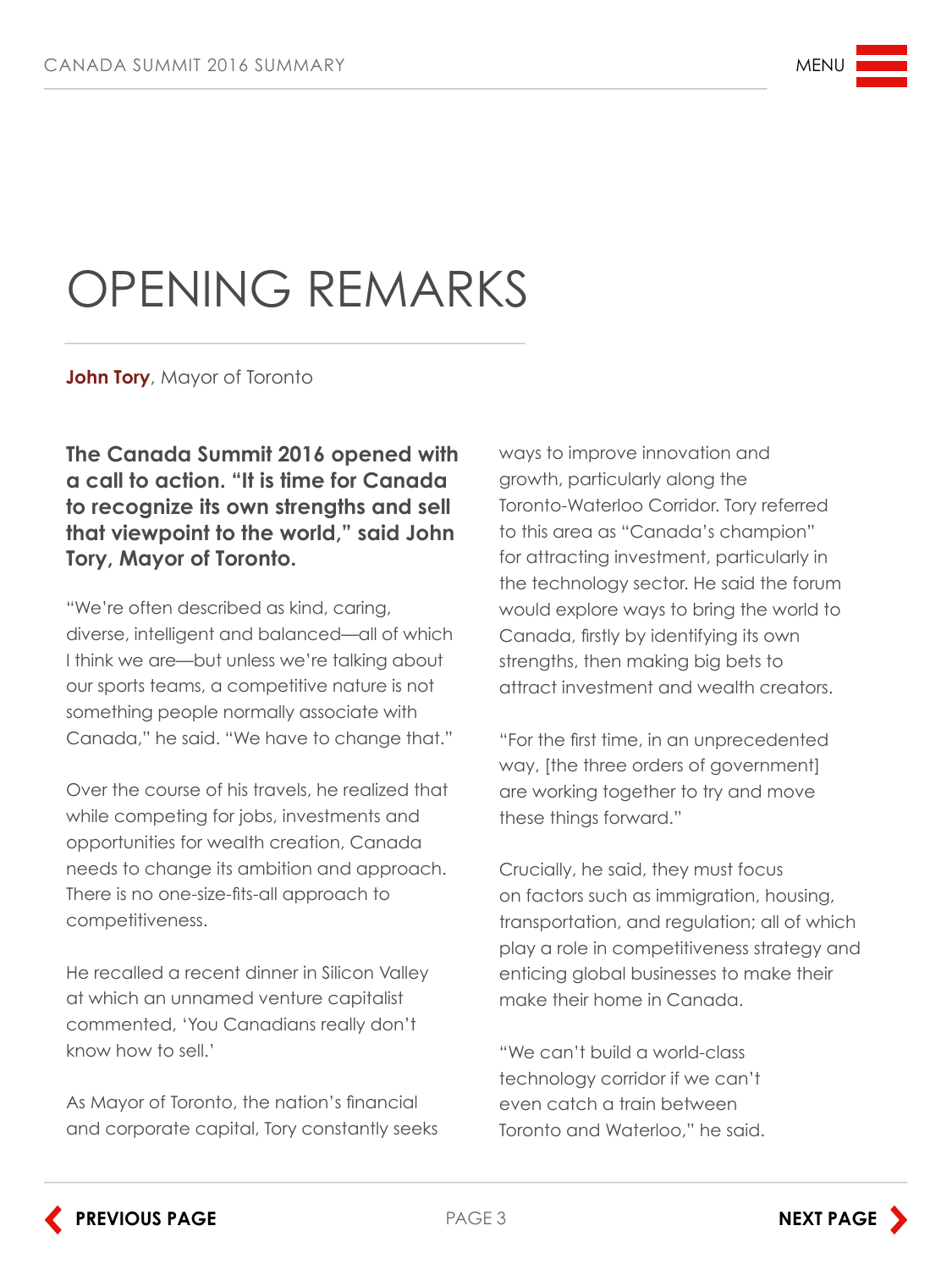### <span id="page-3-0"></span>IN CONVERSATION: Minister of Finance Bill Morneau

**Bill Morneau, Minister of Finance, Canada** 

Moderator: **Matthew Bishop**, senior editor, The Economist Group

**Minister of Finance Bill Morneau says people listen more to him now than they did when he was working in the private sector.**

With the introduction of the budget in March, Morneau presented an ambitious fiscal policy stimulus, decisively changing gears from the previous administration.

"Our goal now is to think about how to amplify our money," he said. "We put 120 billion dollars over the next decade towards infrastructure investments. Clearly, our hope is to amplify that by using government money as the trigger to bringing in other investors."

Morneau and his colleagues also made a clear bet on innovation strategy, allocating significant investments for research at universities and making changes in student grant systems, particularly for low to middle income students.

"Not only do we expect but we encourage ideas that are really going to enable a higher growth economy. This requires thinking about networks and clusters; places where we can be very successful in enhancing our growth," he said. As an example, he offered the "network effect" exhibited in the Toronto-Waterloo Corridor, and the success of the University of Waterloo with its co-op education, the Perimeter Institute, Ryerson

*We want to focus on how we get companies from the startup phase to the significant phase.* **" "**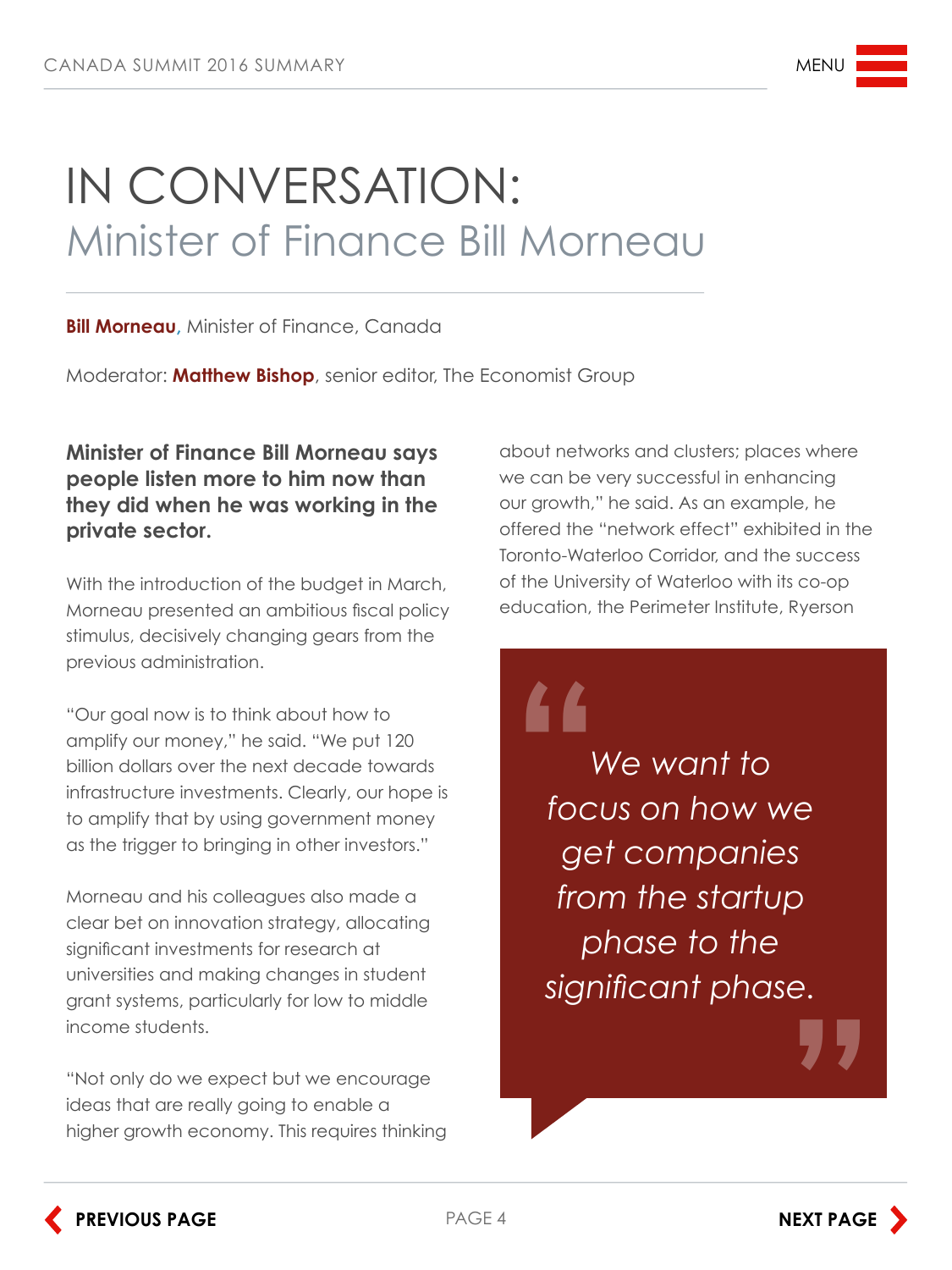

<span id="page-4-0"></span>

University and the University of Toronto.

Initially, he said, they invited outside players with deep expertise, such as Dominic Barton, global managing director of McKinsey, as well as technology entrepreneurs from Silicon Valley. Canadian experts Brian Ferguson from Cenovus, Michael Sabia of the Caisse de dépôt et placement du Québec, and Mark Wiseman of BlackRock were also consulted in order to provide key insights and improve innovation.

Now, moving past the diagnostic stage, he said they are discussing key measures and goals to announce in the next budget.

"We want to focus on how we get companies from the startup phase to the significant phase," he said.

Within a month of coming into office, Morneau's team changed the down payment process on homes and adjusted CMHC securitization fees that will come into effect this summer. Housing also remains a key issue, with families aspiring to home ownership but many unable to buy into the market.

"It's not a single unified market. There are four parts: the part that's stable: Montreal and Ottawa. There's the strong part: Toronto and the surrounding region, where dynamics are moving fast. There's the very strong market: Vancouver. And then there's the market that's not doing well: Calgary and places hit by oil changes."

There are deep underlying dynamics, such as population demographics, labor markets and supply issues. For example, there are 5.5 families for every detached home in Vancouver, as compared to 1.8 across the country.

"As we work through our challenges – including foreign ownership issues – we consider the evidence," he said. "We remain focused on using real evidence centered on the measures we can take to keep the market healthy for Canadians."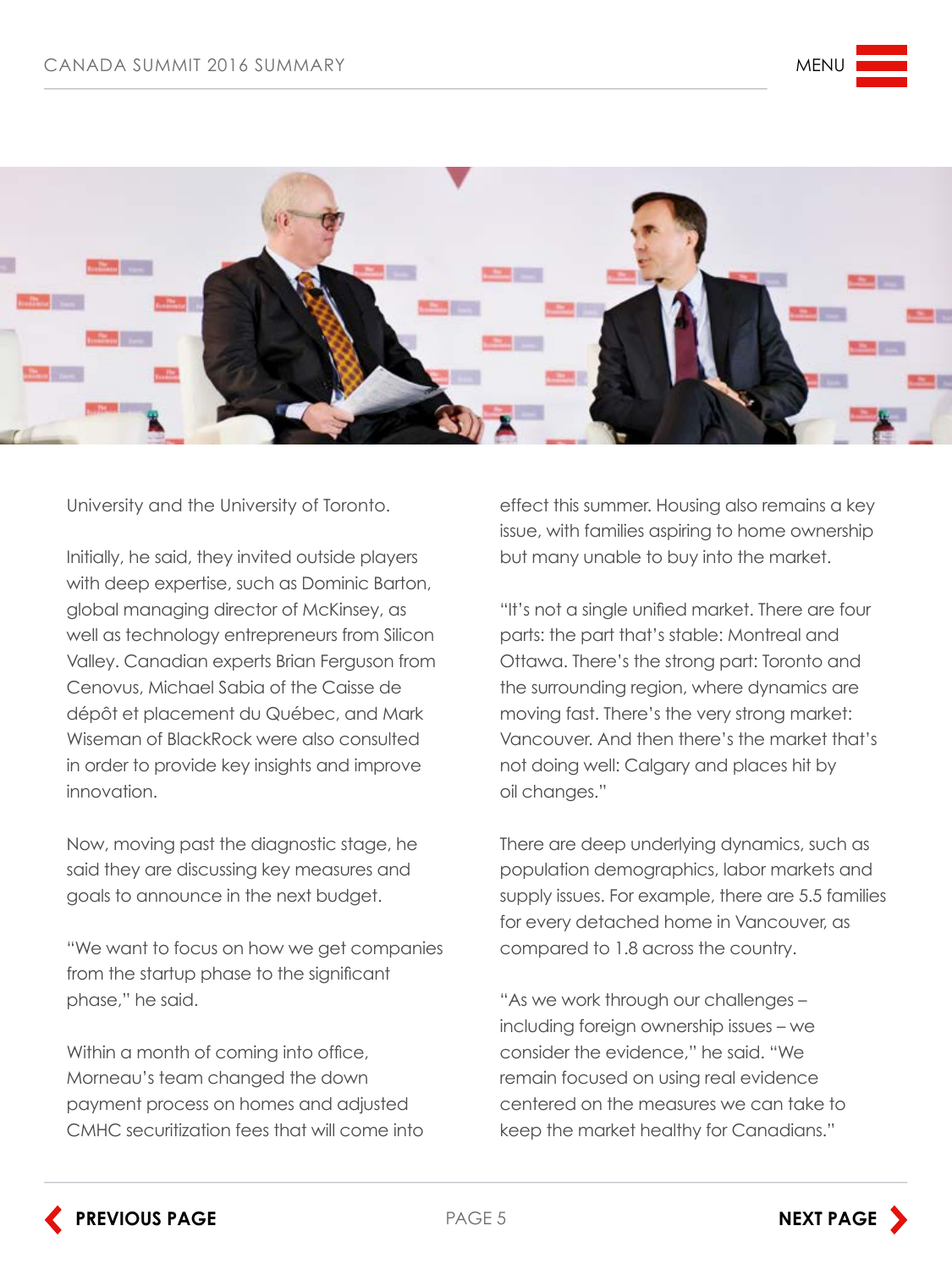### <span id="page-5-0"></span>THE ECONOMIC OUTLOOK: Where we are and where we are going

**Jean Boivin**, managing director, head of economic and markets research, BlackRock Investment Institute

**David A. Dodge**, senior adviser, Bennett Jones LLP and former governor, Bank of Canada **Gian Maria Milesi-Ferretti**, deputy director, research department, International Monetary Fund Canada

Moderator: **Joseph Lake**, director of global forecasting, The Economist Intelligence Unit

**For the first time in over two decades, Canada is slated for its second year of growth below two percent. That's a far cry from its position during the Canada Summit in 2014, when the country was the darling of the G7, lauded for having the fastest growth since the global financial crisis.**

The major difference since 2014 has been the plunge in the global oil price, but what other storylines should be considered when looking at the Canadian economy in a global context?

"We were showing a bit of gloom and doom, but there have been big changes over the last six months," said Jean Boivin, managing director and head of economic and markets research for BlackRock Investment Institute. "Oil has stabilised around 50 [dollars]; a huge deal for Canada and for the world as a whole."

The dollar position has stabilized, but he went on to propose that a dynamic of worldwide fear is driving markets, causing a liquidity trap. "We are all becoming Japan. We're entering a world where it's low growth, low inflation," he said. The real question is: what can policy do to counteract fears in a positive way?

David A. Dodge, senior adviser for Bennett Jones LLP and former governor of the Bank of Canada focused on the challenge of increasing productivity in Canada, especially with investments in the private sector.

"We were slow to move forward on those investments in 2012, 2013, 2014," he explained. We had an opportunity then and we didn't take the plunge, but now that has changed," he said. "Fiscal policy is now on the right track. It is appropriate to be borrowing to make those investments, provided they are aimed at raising productivity."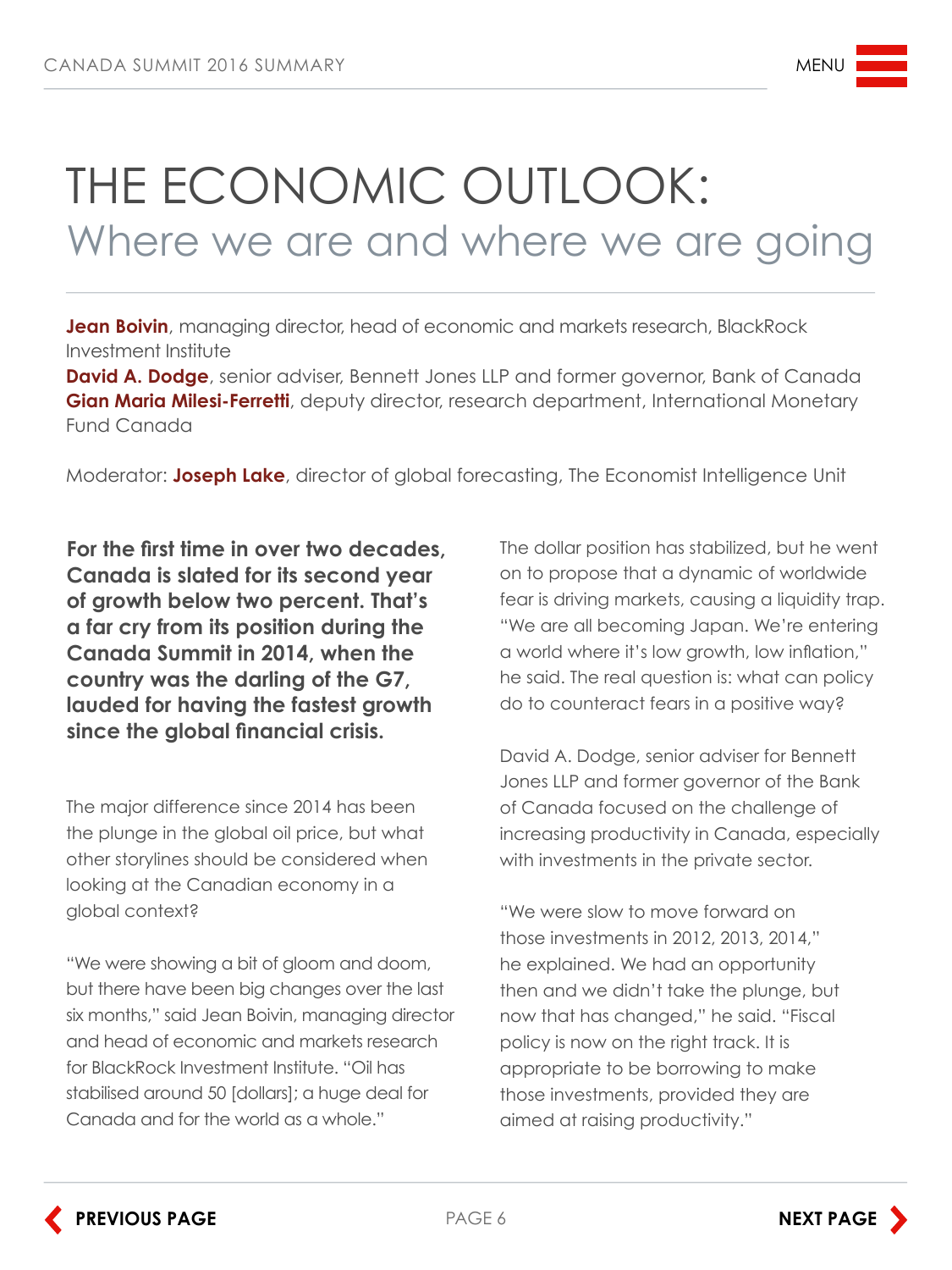<span id="page-6-0"></span>Since large parts of the emerging market are underperforming, there is clearly a commodity story. Oil plays a role in other nations, too, but disastrous macroeconomic policies coupled with domestic political crises and corruption are also to blame, said Gian Maria Milesi-Ferretti, deputy director of the research department at the International Monetary Fund.

"There are large parts of the world that are in dire economic straits, and that is dragging down world growth," Milesi-Ferretti said. "Think of Latin America, which is in a recession. Last year Brazil was contracting at the rate of four percent. Venezuela is in an even worse plight and Ecuador is in a recession. Russia was also contracting by close to four percent last year and entire parts of the Middle East are plagued by domestic and geopolitical strife."

Compared to the rest of the world's advanced economies – particularly the OECD – Canada has done well after the global financial crisis, he said. The strong Canadian dollar has been a shock absorber of its aftermath.

### **CANADA SUMMIT** DISRUPTING THE STATUS QUO

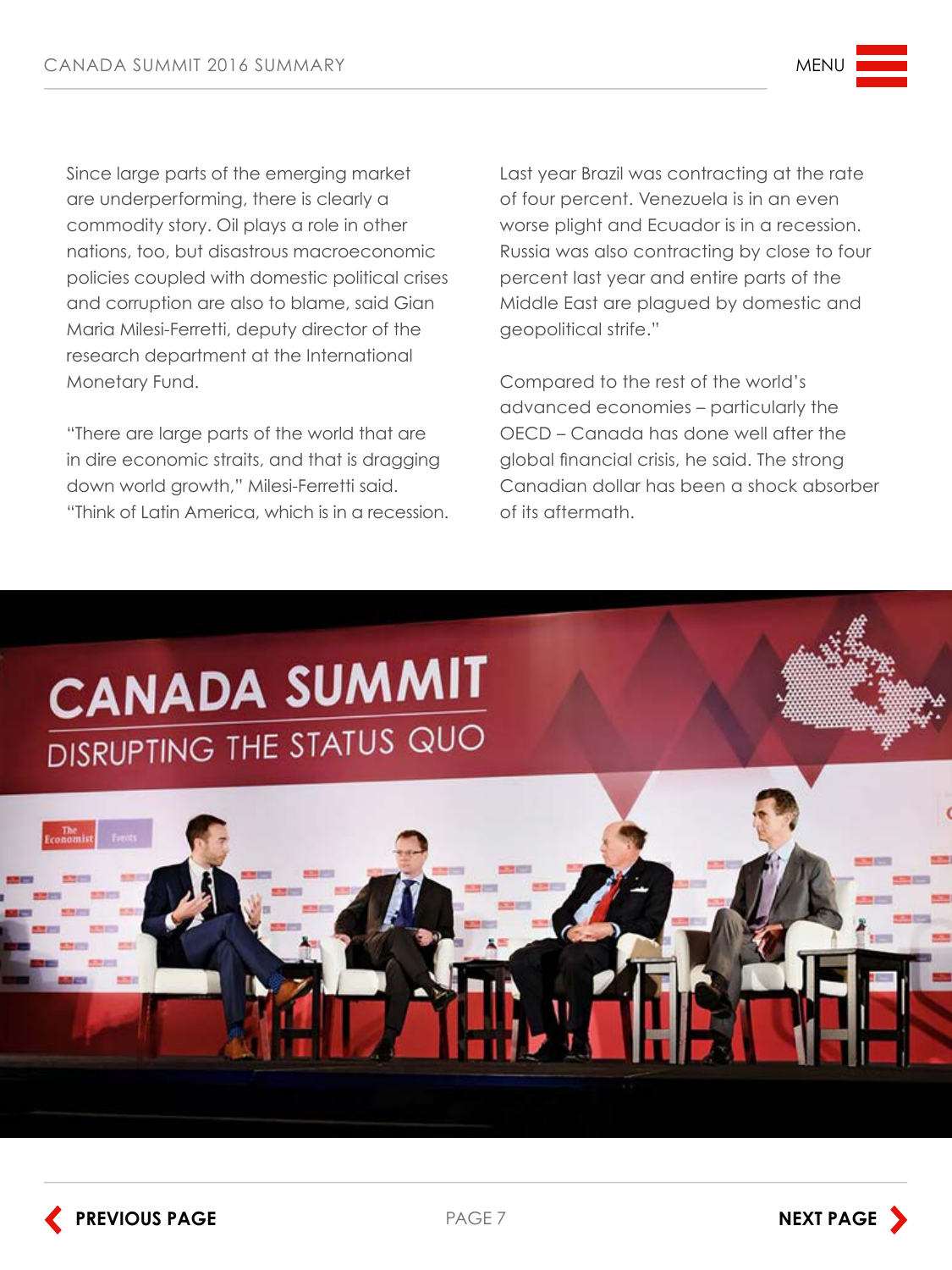## <span id="page-7-0"></span>THE WORLD IF…

**John Manley**, president and chief executive, Business Council of Canada **Paul Frazer**, former Canadian ambassador **Linda Nazareth**, senior fellow for economics and population change, MacDonald Laurier Institute

Moderator: **Madelaine Drohan**, Canada correspondent, *The Economist*

### **What would a world in which Donald Trump becomes president of the United States look like from across the Canadian border?**

John Manley, president and chief executive of the Business Council of Canada, said the impact would be immediate. "We know that it's going to be a very nationalistic tone; very aggressive on trade issues," he said. "We're going to get a lot of pressure to start spending increasing amounts of GDP on [defense]."

Even if Trump does win, Canada's small open economy remains reliant upon its relationship with the US.

"Across the range of trade agreements, Congress has a strong role. However, with respect to harassment and sudden determinations on steel imports, aluminum imports and the negotiation of a softwood lumber agreement, the President and his administration have a lot of leeway," said

Paul Frazer, former Canadian ambassador. "President Obama placed tariffs on Chinese tire imports into the United States. It was a good political move, but a bad economic move for Americans. Pennsylvania Avenue is littered with these kinds of actions."

Whoever the US elects and whether there are lowered interest rates, subjective tax cuts or walls built, other contenders such as China and Mexico shouldn't be overlooked, said Linda Nazareth, senior fellow for economics and population change of the MacDonald Laurier Institute.

"Realistically, whoever's in the White House, China and Asia control far more of the world's financial assets than most people are aware of," she said. "It wasn't like this ten, twenty or thirty years ago. These countries move currencies; US bonds can finance all sorts of projects. As much as there's presidential power, the real power is where the capital is, and that's where it's growing."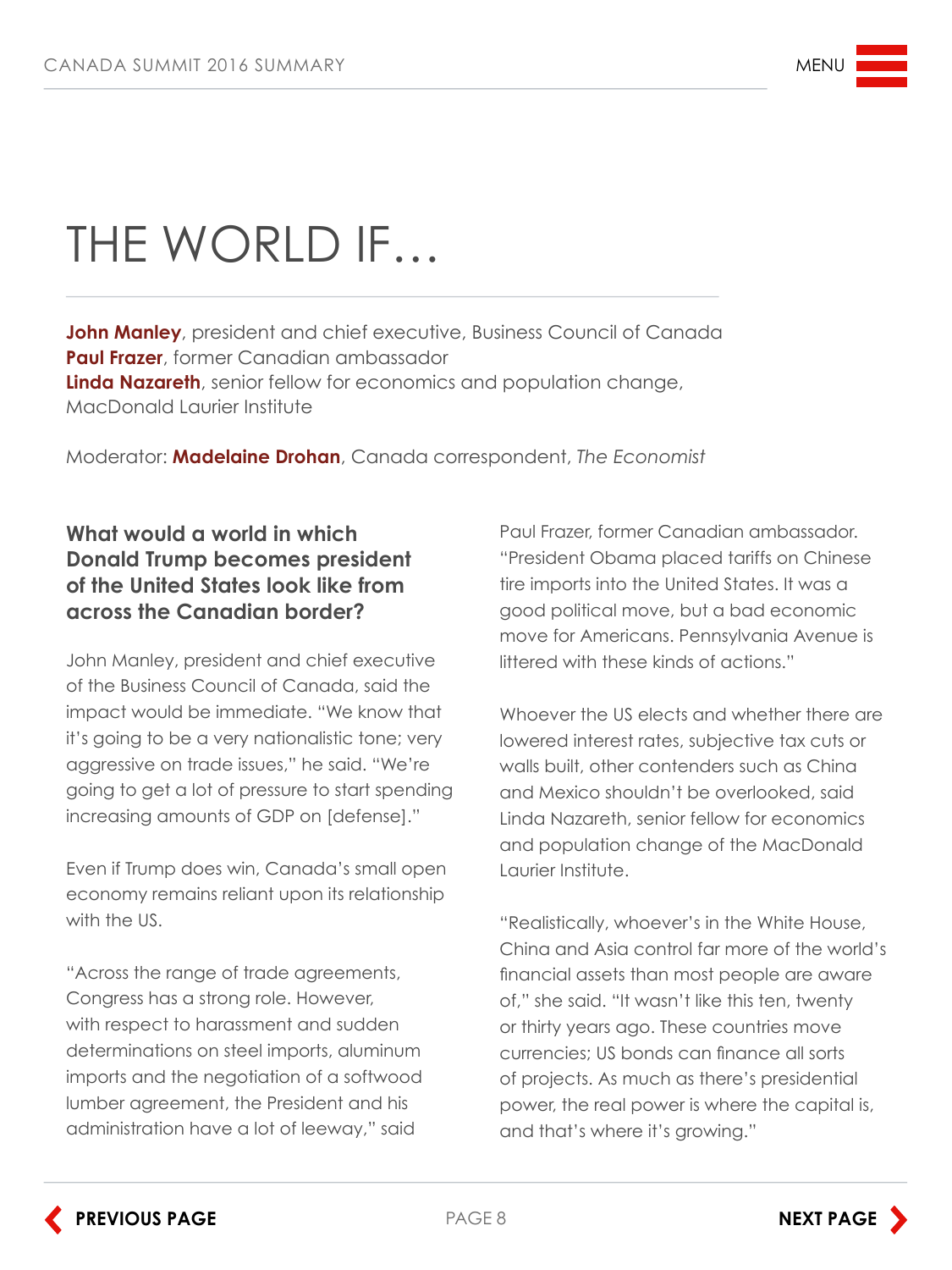<span id="page-8-0"></span>

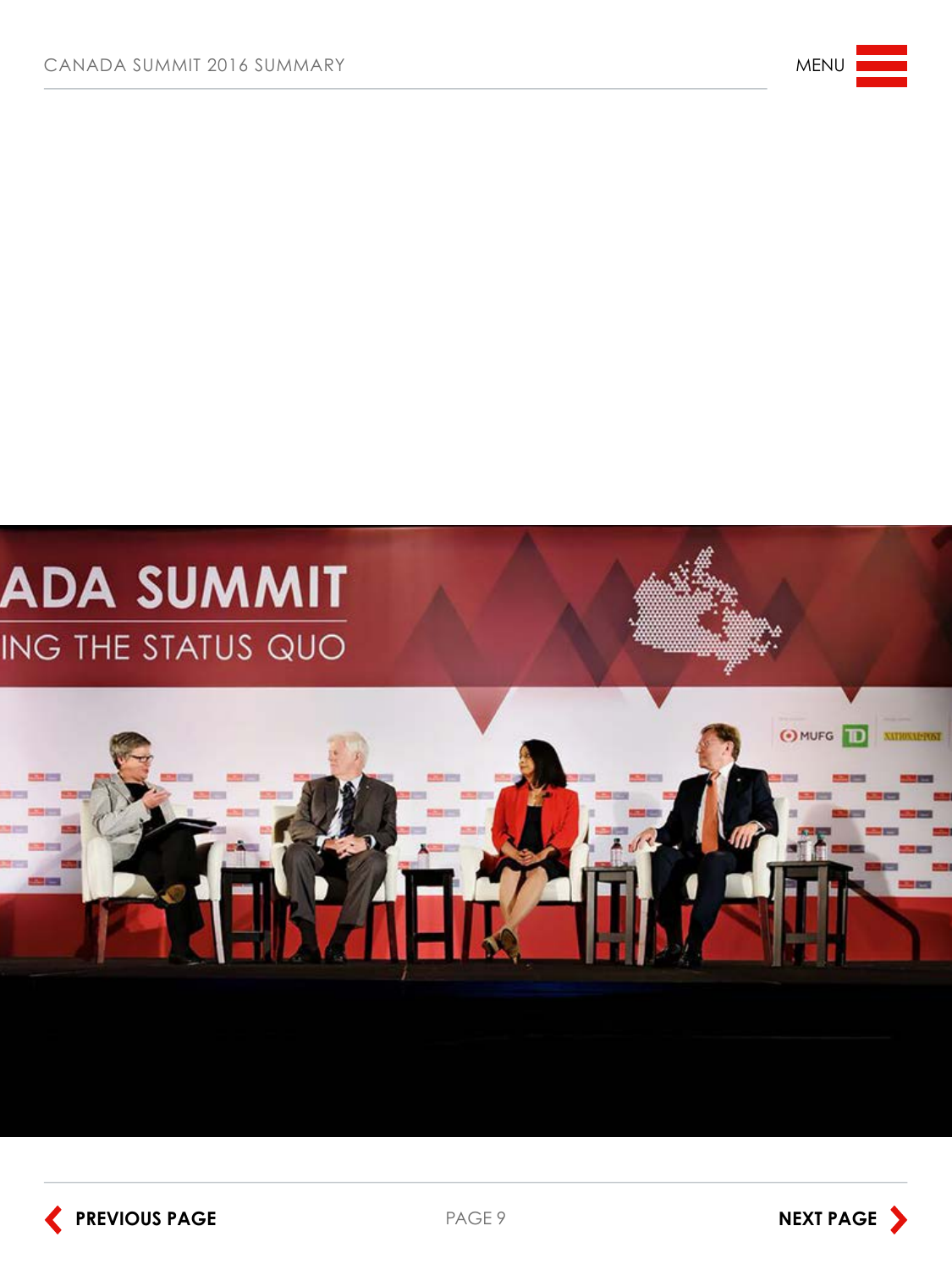### <span id="page-9-0"></span>BIG-BANG DISRUPTORS

**Michael Tamblyn**, chief executive, Rakuten Kobo

**When starting a new business, conventional wisdom dictates looking for a "white space" in the market, or rushing to be first. Michael Tamblyn, chief executive of Rakuten Kobo, disagrees.** 

"You can do the exact opposite of that," he said. "In 2009, we started here in Toronto with a handful of people. We picked a fight against the largest e-commerce company in the world, with the most successful hardware manufacturer in the world, with the world's largest book chain, and with the most profitable search engine in history. It was a real David and Goliath story." Kindle had just launched in the US, Sony had recently brought digital readers into the market, and the iPhone was just about to launch. Seven years later, Rakuten Kobo has amassed 27 million users in 20 countries, answering a strategic question about converting traditional readers into digital readers.

The first thing the company did right was to look beyond its domestic market. From the

start, Rakuten said, the company set out to be a global player, not catering merely to Canada. Every decision, from building systems to hiring people, was based on the assumption of international aspirations.

"We could tell that building a great reading service was going to be a big, capital intensive project and that not only was Canada not big enough to sustain the level of investment that would be required to compete with Amazon, Apple or Google; there was also almost no country big enough to sustain that level of investment," he said. "We literally had to go big because we couldn't stay home."

The second move was counterintuitive, but it was to let go of the US market's gravitational pull as the richest book market in the world. From the sidelines, Rakuten watched the expensive battle as Amazon, Apple, Google, and Barnes and Noble vied for control of their home turf. During that time, the company quietly and quickly expanded into every other country that had potential for digital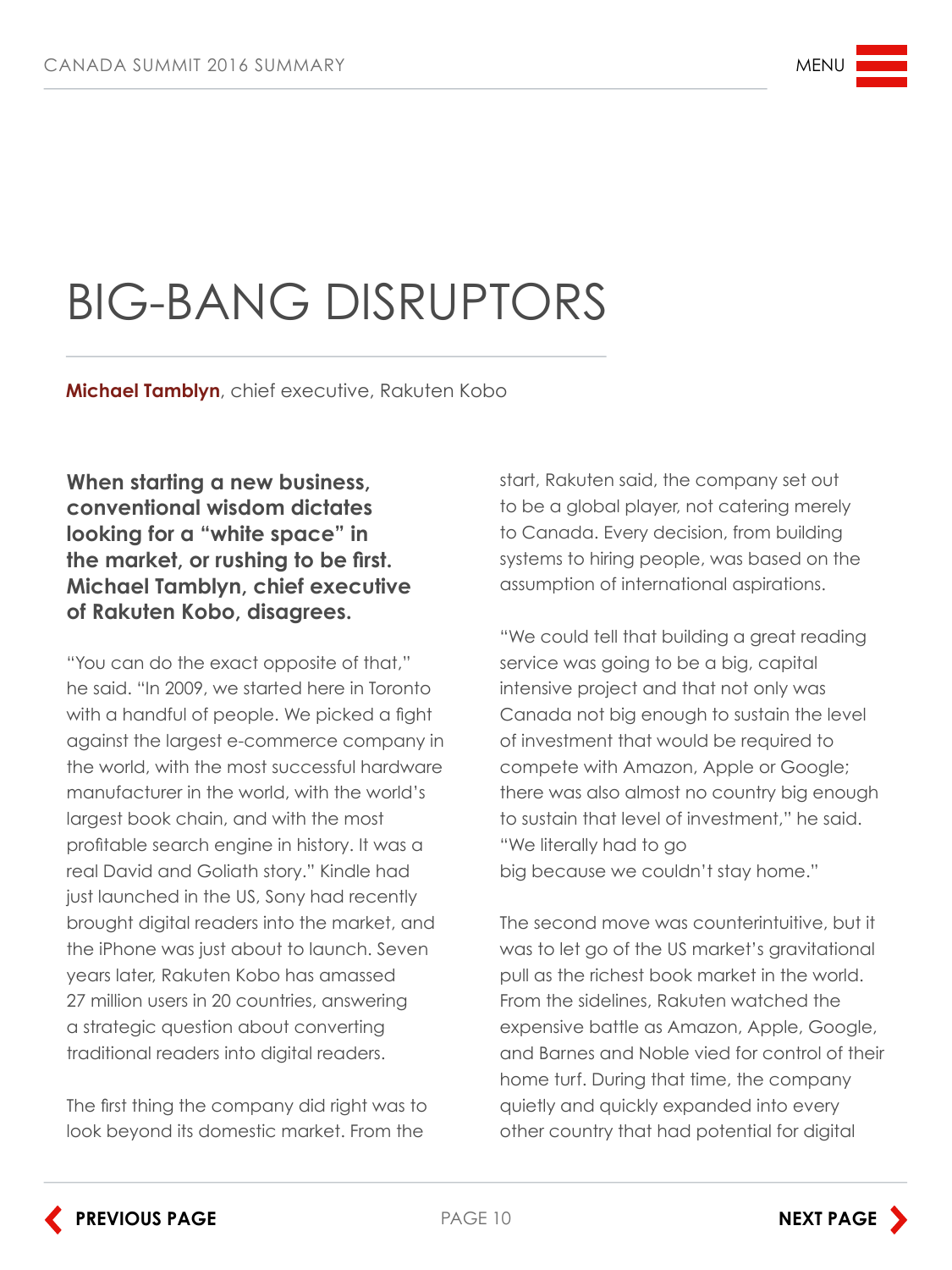<span id="page-10-0"></span>

growth, gaining months — or years — over competitors.

Lastly, embracing the company's identity as Canadian helped in a surprising number of ways. Understanding cultural protection secured a partnership with France's largest retailer, while appealing to Commonwealth nations who had forged their own distinct English literature helped create relationships in Australia and New Zealand. In Belgium and Switzerland, an understanding of the complexities of multilingual politics clicked."Being Canadian meant that we were comfortable with the idea that books were more than just things to be sold and more than just units or content," he said. "Books are containers of a country's dreams, of its stories and arguments and history, of its most dangerous suggestions and most serious thoughts."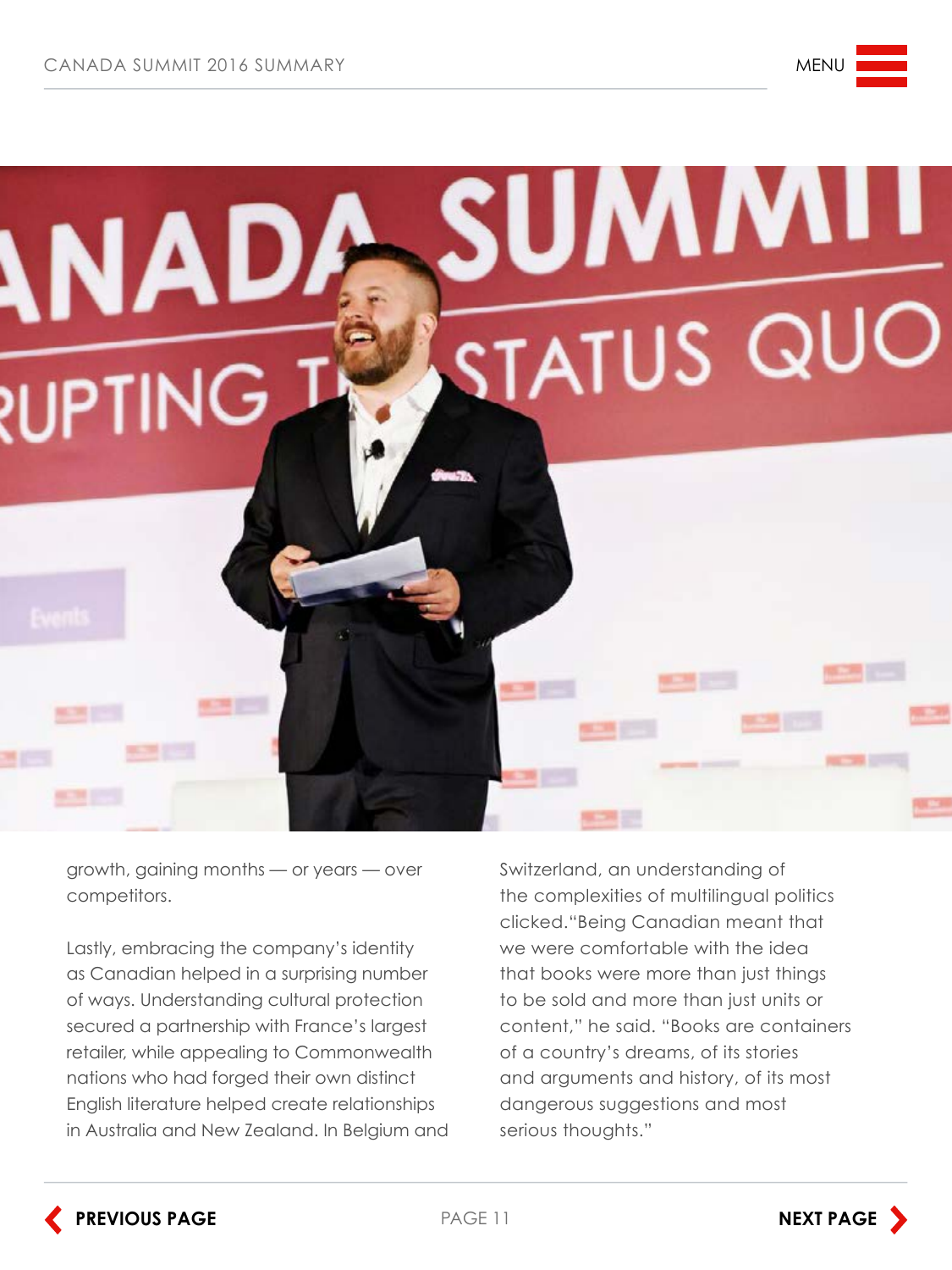### <span id="page-11-0"></span>WILL THE FALL IN OIL PRICES CURB ENERGY INNOVATION? Tapping into more than oil

**Andrew Leach**, associate professor, Alberta School of Business, University of Alberta **Alex Laskey,** president and founder, Opower **Céline Bak,** president, Analytica Advisors **Jessica McDonald,** president and chief executive, BC Hydro

Moderator: **Madelaine Drohan**, Canada correspondent, *The Economist*

### **In a world with lower oil prices, will Canada and the rest of the world push forward energy innovation, or will it have a deleterious effect?**

"We are on the cusp of some innovation," said Andrew Leach, associate professor of the Alberta School of Business at the University of Alberta. "In the previous oil price boom, we saw innovations like hydraulic fracturing come forward and fundamentally change the world." Companies such as Census are working to drive production energy inputs and emissions down as far as possible.

"The global trade in manufactured environmental goods is now at two-thirds the size of global trade in automotive, or about 2.1 trillion compared to 3.2 trillion," said Céline Bak, president of Analytica Advisors. A lot of the innovation occurring is at the level of business models. There are cost curves

coming down in terms of solar and wind sources of energy, which in many jurisdictions are now lower than fossil fuels."

With the impact of Canada's commitments under the Paris Agreement, there are 800 firms in Canada investing around 1.2 billion dollars into R&D for energy efficiency, renewable energy, or bio-based energy sources.

"Saudi Arabia just invested 3.5 billion dollars. It is clear that their ambition is to take advantage of other trends, autonomous vehicles, electric vehicles and connected vehicles to remake our transportation sector," said Alex Laskey, president and founder of Opower.

"Only 28 percent of Canadians say that electricity prices are affordable and so you know in spite of low oil prices, people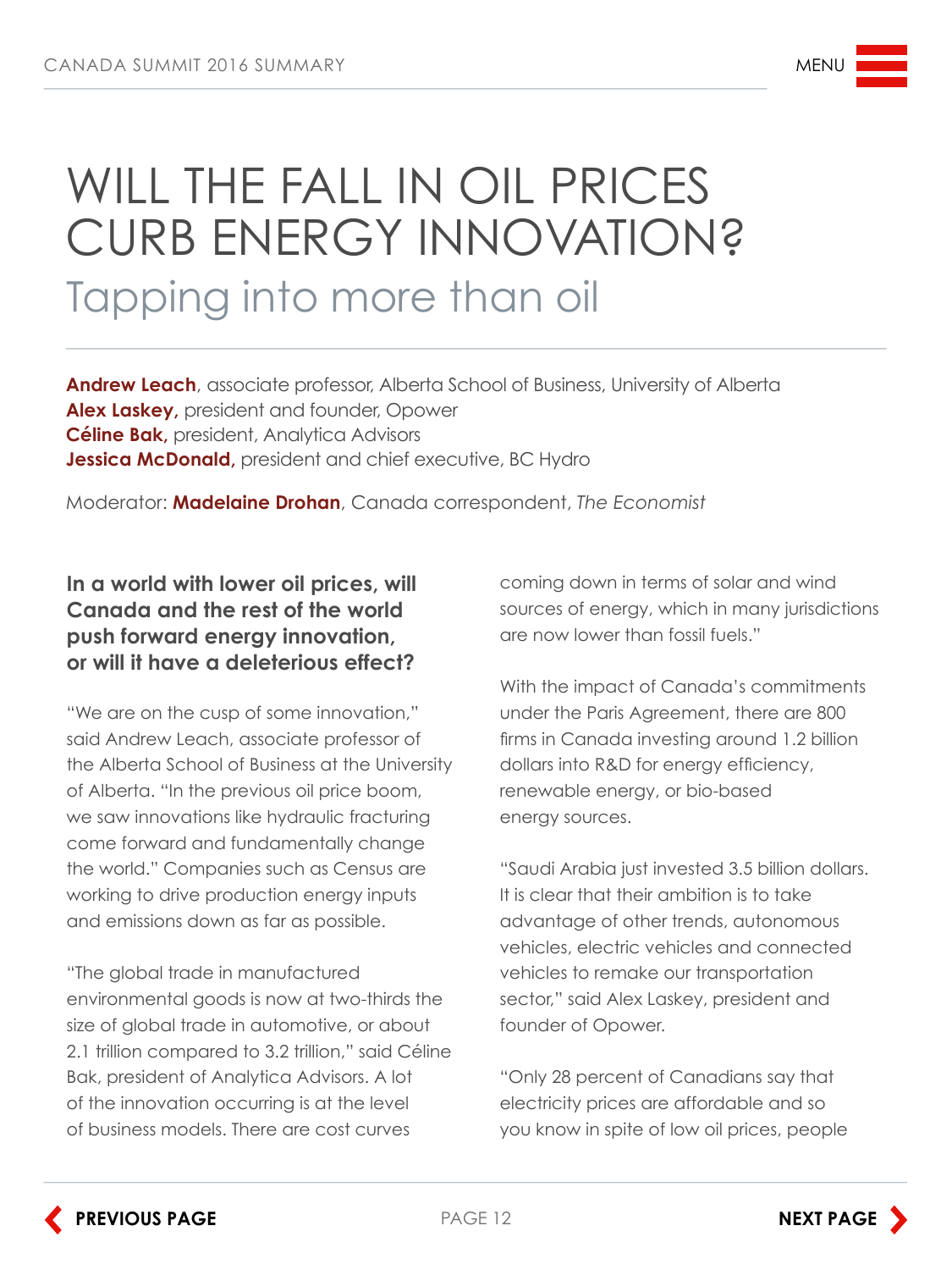<span id="page-12-0"></span>increasingly feel the burden of electricity prices. That's because there's a huge need to invest in infrastructure," said Jessica McDonald, president and chief executive of BC Hydro.

For its 4 million customers in British Columbia, BC Hydro is 98 percent renewable and clean in the energy it regenerates, transmits and distributes. Roughly 75 percent comes from hydroelectric power and the rest integrates other renewable sources: solar, wind and biomass.

## **"**

*We are on the cusp of some innovation.*



### **ADA SUMMIT NG THE STATUS QUO**



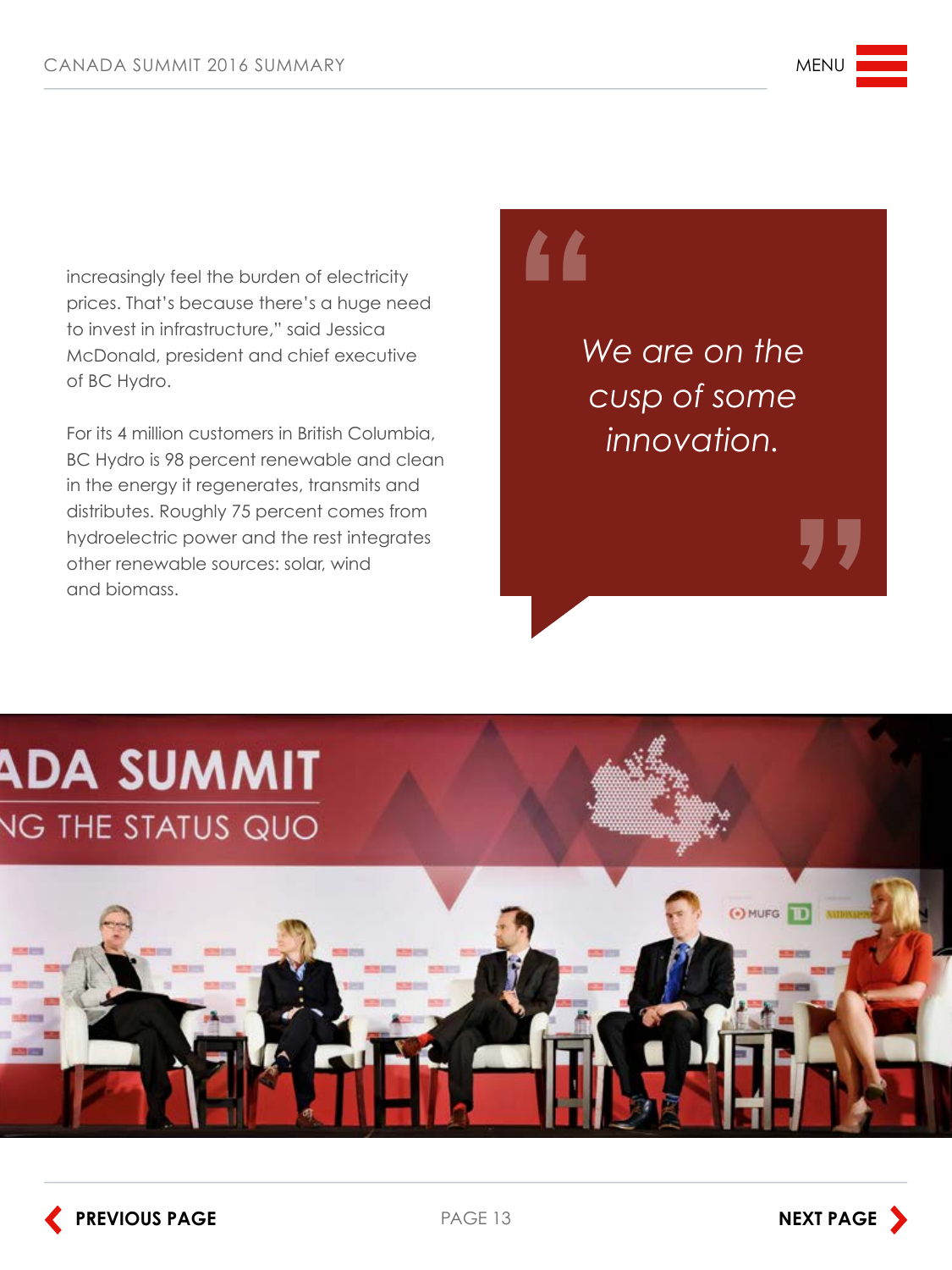### <span id="page-13-0"></span>BOOSTING TRADE: Seeking new ties beyond the US

**Murad Al-Katib**, chief executive, AGT Food and Ingredients Inc. **Michael Rodyniuk**, president and chief executive, WASAYA Group **Vishnu Prakash**, India's High Commissioner to Canada

Moderator: **Brooke Unger**, Americas editor, *The Economist*

**Canada is swiftly rising in the rankings of free trading nations, with the country seeking to forge agreements beyond those with the US. What opportunities are there today?**

Trade between India and Canada grew 29 percent last year, to more than 8 billion Canadian dollars. Could India ever become as much of a locomotive for the Canadian economy as China has been?

"We are on the way to becoming the world's third-largest economy by 2030, with a huge middle class of something like 600 million people with buying power," said Vishnu Prakash, India's high commissioner to Canada. "The reason our economies are complementary to one other is that we have a huge need for the goods and services that Canada has to offer, including energy products, uranium and hydrocarbons."

"Looking at this emerging opportunity in Asia indicates that we really need to focus on gateways. We need to get back to

long-term planning and infrastructure and move away from knee-jerk reactions," said Murad Al-Katib, chief executive, AGT Food and Ingredients Inc. "I look at Australia and they have major 50-year infrastructure projects being developed on an annual basis. Different levels of the federal government, municipal governments and provincial governments all collaborate to ensure the success of these projects."

Mobilizing resources and taking a solid look at infrastructure over the long term, Al-Katib argued, is essential to getting product to market. Without doing so, Canada cannot capitalise on what is happening in India and China.

Within Canada's own borders, Michael Rodyniuk, president and chief executive of the WASAYA Group believes there is opportunity for trade. Provinces often think of trade as being purely international, preferring to import from foreign countries rather than other provinces. "There needs to be a much more nationalistic approach to interprovincial trade," he said.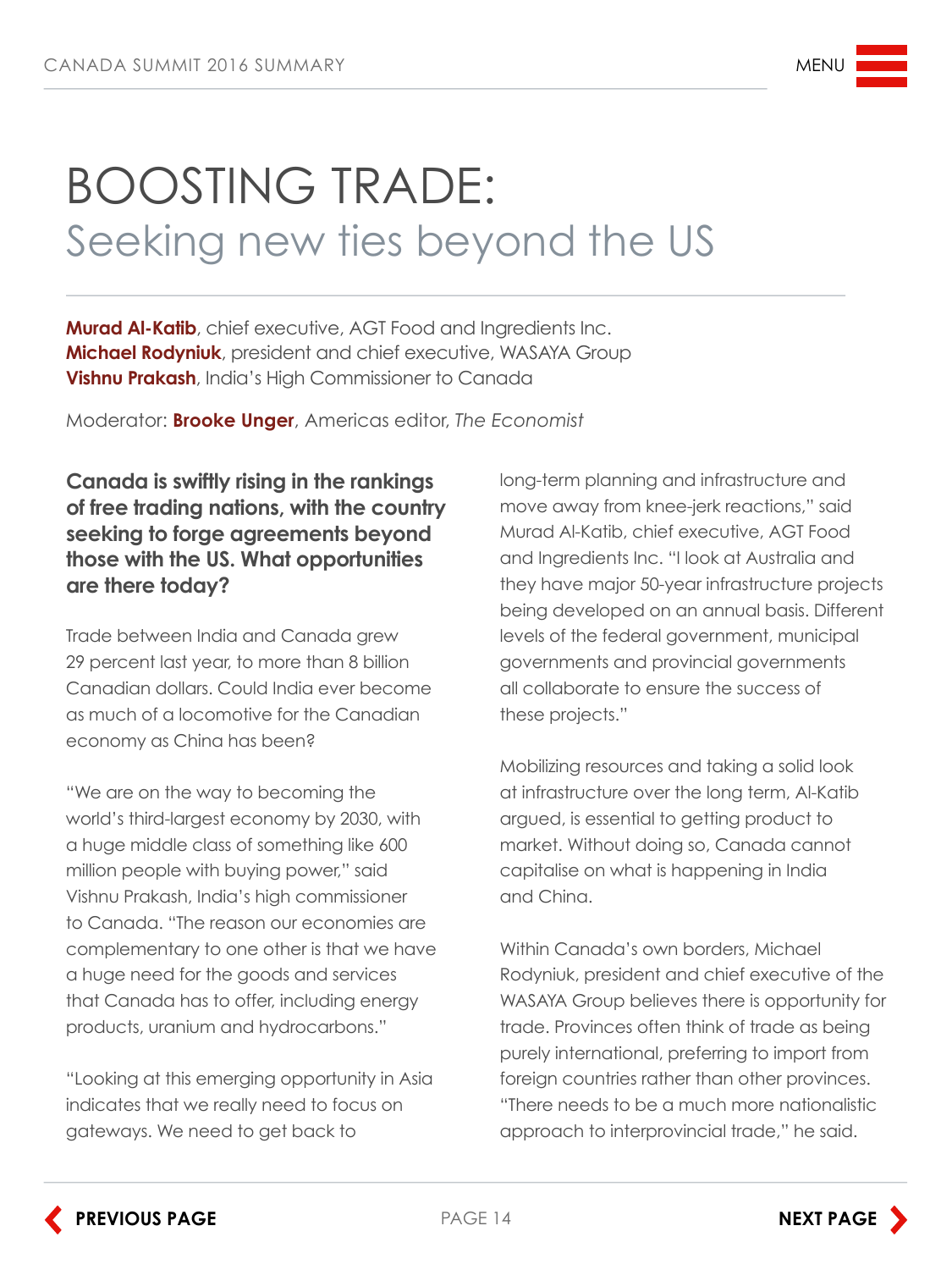# <span id="page-14-0"></span>CANADA SUMMIT 2016 SUMMIT 2016 SUMMIT 2016 SUMMIT 2016 SUMMIT 2016 SUMMIT 2016 SUMMIT 2016 SUMMIT 2016 SUMMIT **VADA SU TING THE STA**

### BIG-BANG DISRUPTORS

**Alan Gertner**, co-founder and chief executive, Tokyo Smoke

**Alan Gertner, co-founder and chief executive of Tokyo Smoke, polled the audience before his session, asking: will cannabis join salmon, maple syrup and oil as one of Canada's nation-defining exports?**

"Canada could be the home of innovation for marijuana," he said. "We already have 30 licensed producers of medical marijuana, and they are arguably already the most sophisticated producers in the world. Canada could be to cannabis what France is to wine."

During a voodoo ceremony in Ghana, he decided to disrupt his life. Having worked at Google during the formative years of his career, he decided to do a database project, whereby he discovered the challenge of the hundredbillion dollar marijuana industry.

"It's already the case that more marijuana is sold than candy in Canada, according to Crow Capital," he said. His company currently operates shops and coffee shops looking to bring the sophistication, thoughtfulness and clarity of other established industries to the marijuana industry.

"We have a really sophisticated and thoughtful medical marijuana program, so I know Canada has the potential to put in place a really sophisticated and thoughtful recreational program," he said.

The challenge ahead will be overcoming stereotypes of stoner culture and creating a new nomenclature for products that don't sound like they are named for 13-year-old boys.

"Legal marijuana is coming to Canada, one way or another, and it's coming to the world. I think it requires intelligent and thoughtful stewards to make sure that this revolution works. If that means I have to take a little personal heat for being perceived as a drug dealer, I'm okay with that."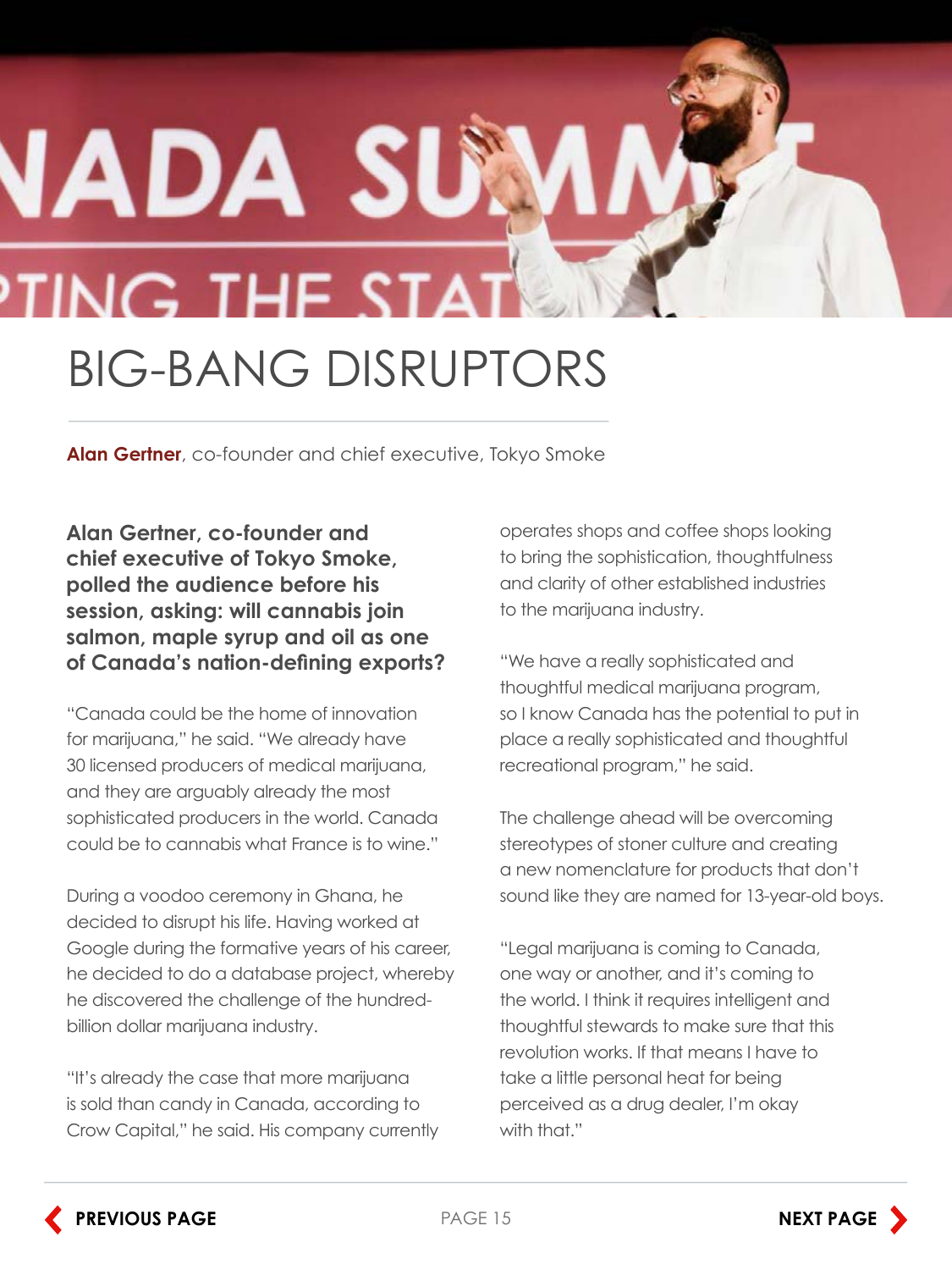### <span id="page-15-0"></span>FIN-TECH: Finance's "Uber" moment

**Dino Trevisani**, president, IBM Canada

**Cameron Fowler**, group head, Canadian personal & commercial banking, BMO Financial Group

**Brett Huneycutt**, co-founder and chief operation officer, Wealthsimple

Moderator: **Matthew Bishop**, senior editor, *The Economist*

**Canada's banking system was remarkably robust in the face of the global banking system's difficulties in 2008,but now fintech and other technologies are creating the potential for a dramatic disruption.**

Brett Huneycutt, co-founder and chief operation officer of Wealthsimple, said his company tries to provide the "push button experience" to clients, similar to the experience of ordering an Uber.

"We don't have the same sort of legacy infrastructure costs and we invest heavily in lowering the costs of operating wealth management," he said.

99 percent of Canadians have a bank account, Huneycutt points out, and customers have come to expect full-service, multi-channel customer service.

"This isn't about a disruption that's coming; we feel the destruction here and now. You're seeing net closures of Canadian bank branches for the first time in history, and five times the growth rate in mobile versus online," said Cameron

Fowler, group head of Canadian personal & commercial banking for BMO Financial Group.

Traditional organisational models are crumbling quickly, with new entrants to the market such as Apple Pay. Now, Fowler said, BMO focuses completely on new engagement models which are mobile-first and are no longer designed for individual branches.

In his role as president of IBM Canada, Dino Trevisani tries to facilitate the development and commercialization of fintech solutions and then brings banks in to work side-by-side. The idea is to integrate the solutions into their business, adapting and transforming themselves more quickly.

"My own interest from an IBM perspective is to make sure they're doing that on my platforms and in my cloud, but ultimately, we don't want to see these fintech companies that are evolving in Canada selling IP because they can't get the clients outside of Canada," he said. "We want to create jobs and create businesses here."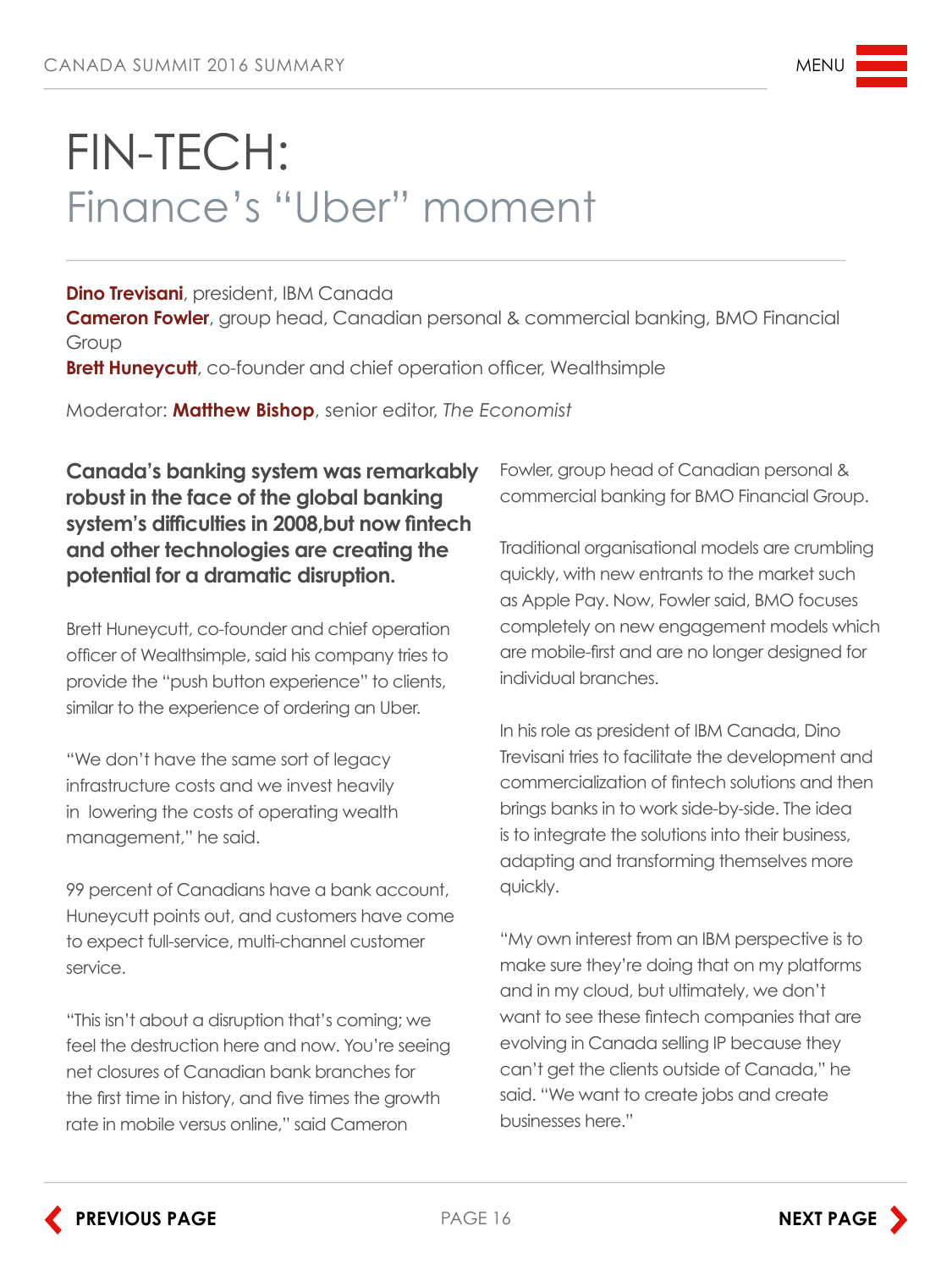### <span id="page-16-0"></span>EXECUTING INNOVATION: From the laboratory to the business environment

**Andrea Stairs**, managing director, eBay Canada **Mark J. Barrenechea**, chief executive and chief technology officer, OpenText **Jacques Bernier**, managing partner, Teralys Capital

Moderator: **Matthew Bishop**, senior editor, *The Economist*

**Last year in the US, roughly 72 billion dollars were invested in startups across 4,000 companies, said Mark J. Barrenechea, chief executive and chief technology officer of OpenText. In comparison, roughly 1.5 billion of capital was put to work across 190 companies. Why?**

It's an issue with the entire ecosystem, he said. The first challenge is access to capital, especially with the pool of capital in the US, China, and India. Secondly, more sovereign fund partnerships with the government must be available to help grow the pool of capital, and lastly, there is the question of human capital, scaling and having the right "esprit de corps".

"I looked at the number of ICT graduates in Canada in 2015 and it was roughly 30,000, compared to nearly half a million in the in the US," he said.

"We were the largest fund," said Jacques Bernier, managing partner of Teralys Capital. "The last one was 375 million; we have a total of 1.6 billion now over management. Out of that [375 million] we were oversubscribed by private money because people like OpenText and wanted to have a taste of the market."

Once the government takes part in developing venture capital and the entire ecosystem by incentivizing private investors, there will be a "virtuous circle" whereby people will put money into the market.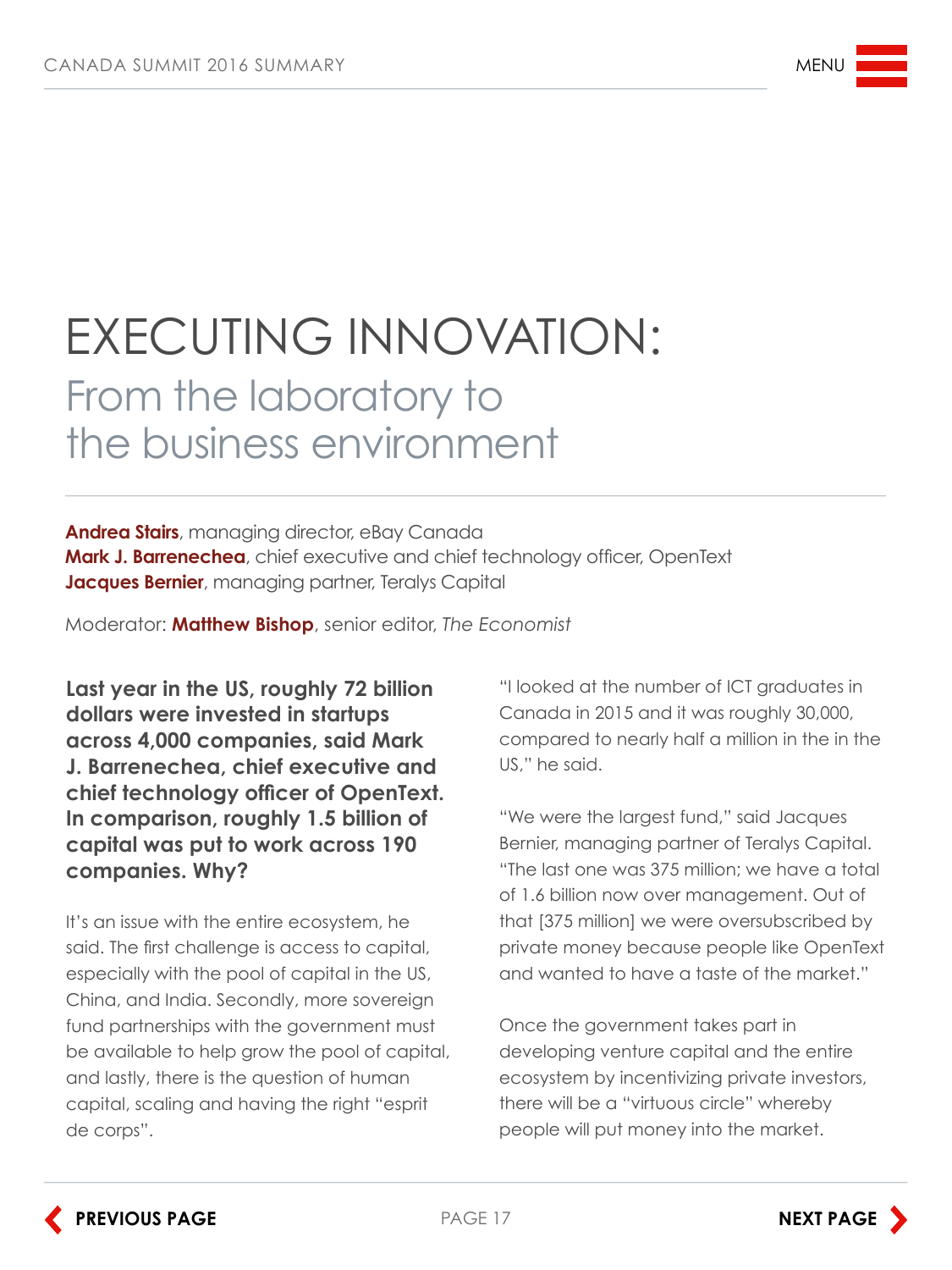

<span id="page-17-0"></span>



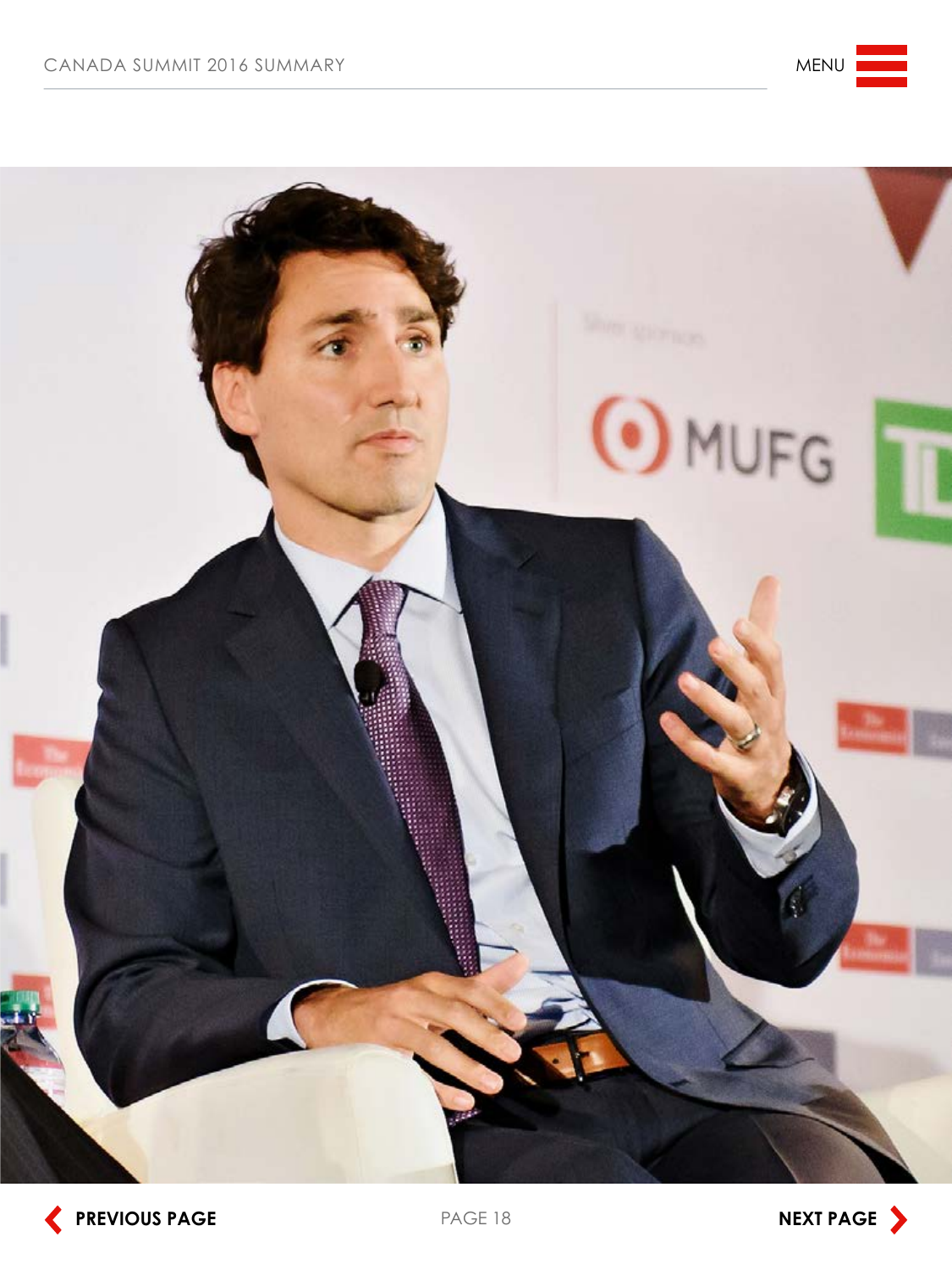### <span id="page-18-0"></span>KEYNOTE INTERVIEW: Prime Minister Justin Trudeau

**Justin Trudeau**, Prime Minister, Canada

Moderator: **Brooke Unger**, Americas editor, *The Economist*

**One of Canadian Prime Minister Justin Trudeau's signature policies since taking office has been to increase investment in infrastructure, but he broached a different agenda item as his first important initiative at The Economist's Canada Summit.** 

"I have a feminist approach to government," he said. "I am a feminist getting women into the workforce and getting them to a level of equal pay and equal opportunities. Equal respect is still very disruptive. We need to make sure that in our corporate governance and in our decision-making bodies at all levels of government we are creating opportunities for women to be incredibly successful. The way the conversation changes when you approach that 50-50 gender balance has been demonstrated to be significantly better."

Dovetailing from this, he said that diversity in Canada needs to come from looking at new ideas from new perspectives, sourced from around the world. Embracing globalization

is a way to challenge the status quo, but in order for this to happen, a few domestic issues must first be addressed.

"This summer we're going to have our first ministers' meetings that will address a broad range of issues from interprovincial trade barriers to smart regulations," he said.

There were many analyses about which districts received more out of the stimulus spending following the 2008 recession, so Trudeau said that instead of the federal government putting conditions on spending,

*I have a feminist approach*  **|<br>| femi**<br>| fo g *to government.***"**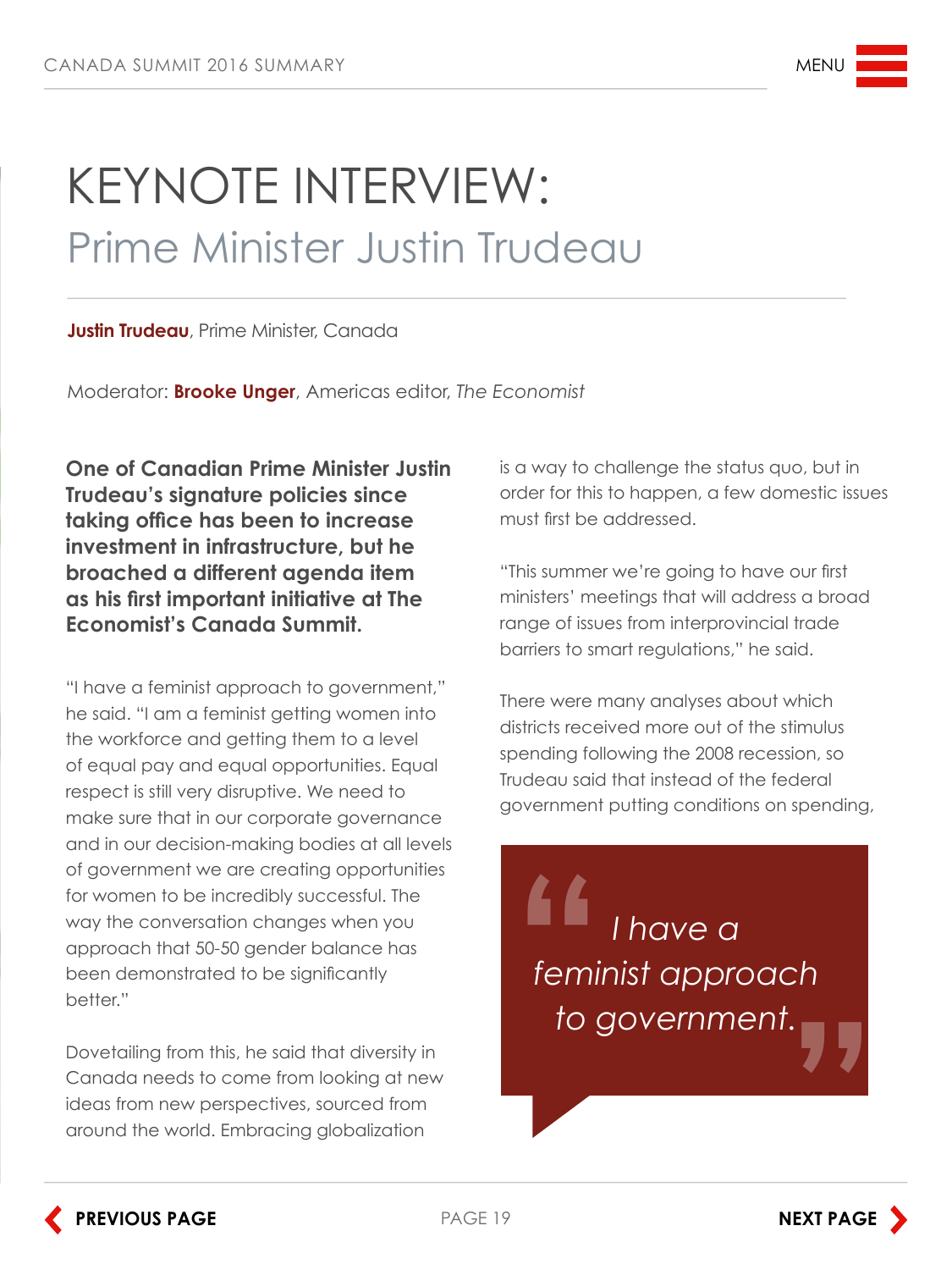<span id="page-19-0"></span>they trusted and allowed local experts to determine which projects were needed for their respective communities.

"Canadians understand we need to build a strong economy," said Trudeau. We need to make sure that our environment is protected," he said. "There is no longer a choice to be made between the two. You can't pretend you're doing something that's good for the economy but bad for the environment."

In addition to making infrastructure investments that will attract others, Trudeau said that the natural connections Canada has with the world through its diaspora communities as well as its openness to diversity, quality and its high caliber of human talent, means that the coming years of investment in Canada should be very exciting.

"John McCallum, our immigration minister,

likes to point out that he's one of the only immigration ministers in the world who is facing the challenge of people clamoring at him to please let in more immigrants more quickly, because we need them to grow our communities, grow our businesses, grow our economy. That is a tremendous strength that Canada has."

Bringing in more than 25,000 Syrian refugees was not a symbolic exercise, he said. It showed that Canada is able to ramp up its capacities to not only welcome more people, but also to work together as communities of individual Canadians.

"I was accused fairly often during the election campaign of being nostalgic for the grand old days of Canadian peacekeepers," he said. "There is no nostalgia in my approach to the international stage. There is a very, very concrete understanding of the solutions Canada has to offer and how these fit with what the world needs right now."





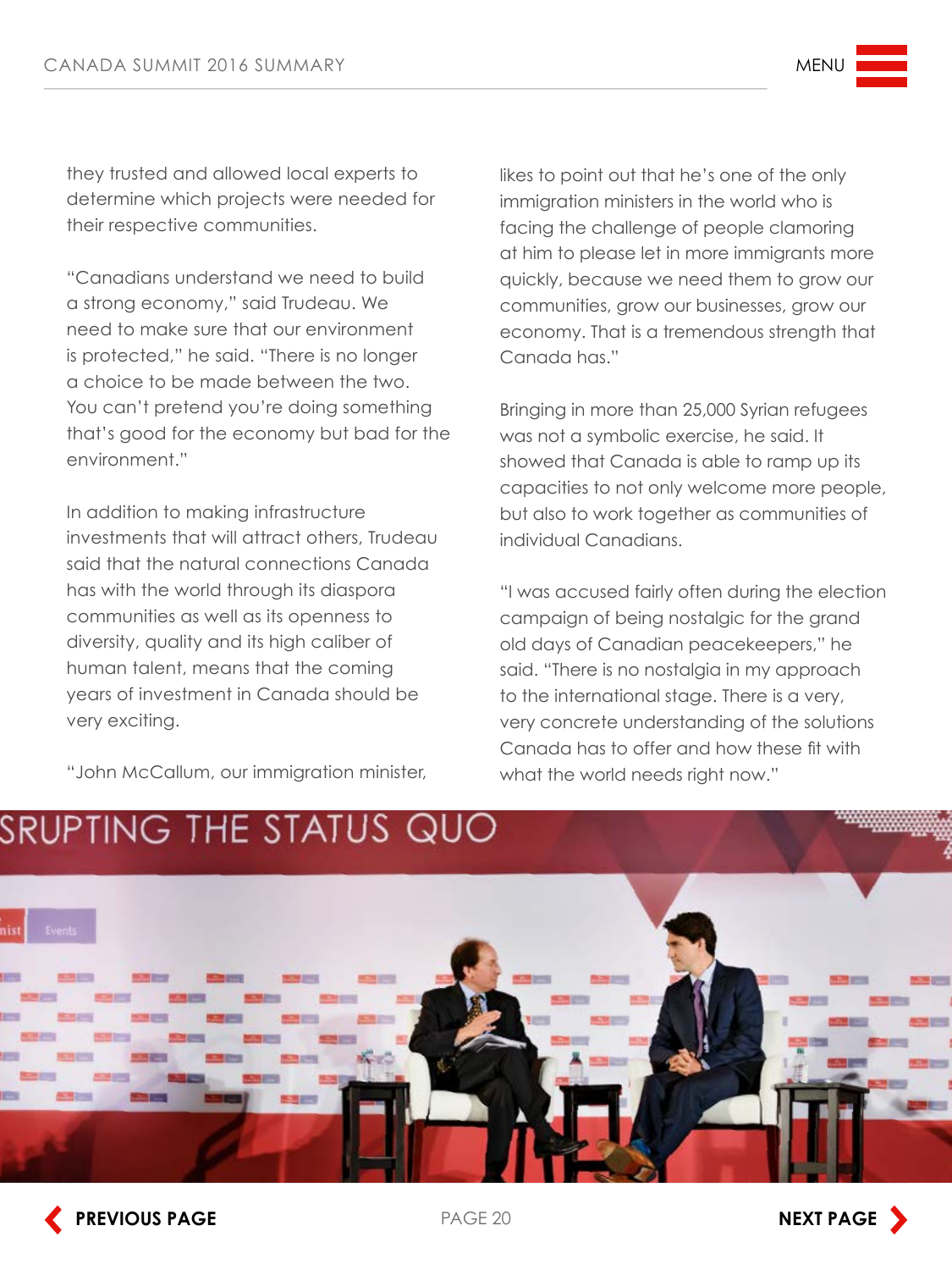### <span id="page-20-0"></span>BIG-BANG DISRUPTORS

**Michele Romanow**, host, Dragons' Den and serial entrepreneur

In order to build "gazelles" or companies that move beyond the initial 10 to 50 million dollar category, Canada's startup environment must continue to evolve, argued Michele Romanow, serial entrepreneur and the host of the Dragons' Den television show.

"It's really symptomatic of the problem that we're not taking our own Canadian companies seriously," she said. "It was the US government that bought the BlackBerry before the Canadian government. We have to believe in our own companies and support them."

Romanow, who has started a caviar company, an e-commerce venture, and is now working on a fintech startup for freelancers, says the culture has vastly changed from a decade ago, but the startup fabric must catch up to the way things are in the US, where the infrastructure allows for easier interactions between big and small companies.

Already, though, she said that the government is listening closely but there is still room for improvement. "We need to look at changing some of the crowdfunding legislation so we get more and more people involved in that stage. BC has an exceptional model for giving tax credits to angels that invest in startups," she said.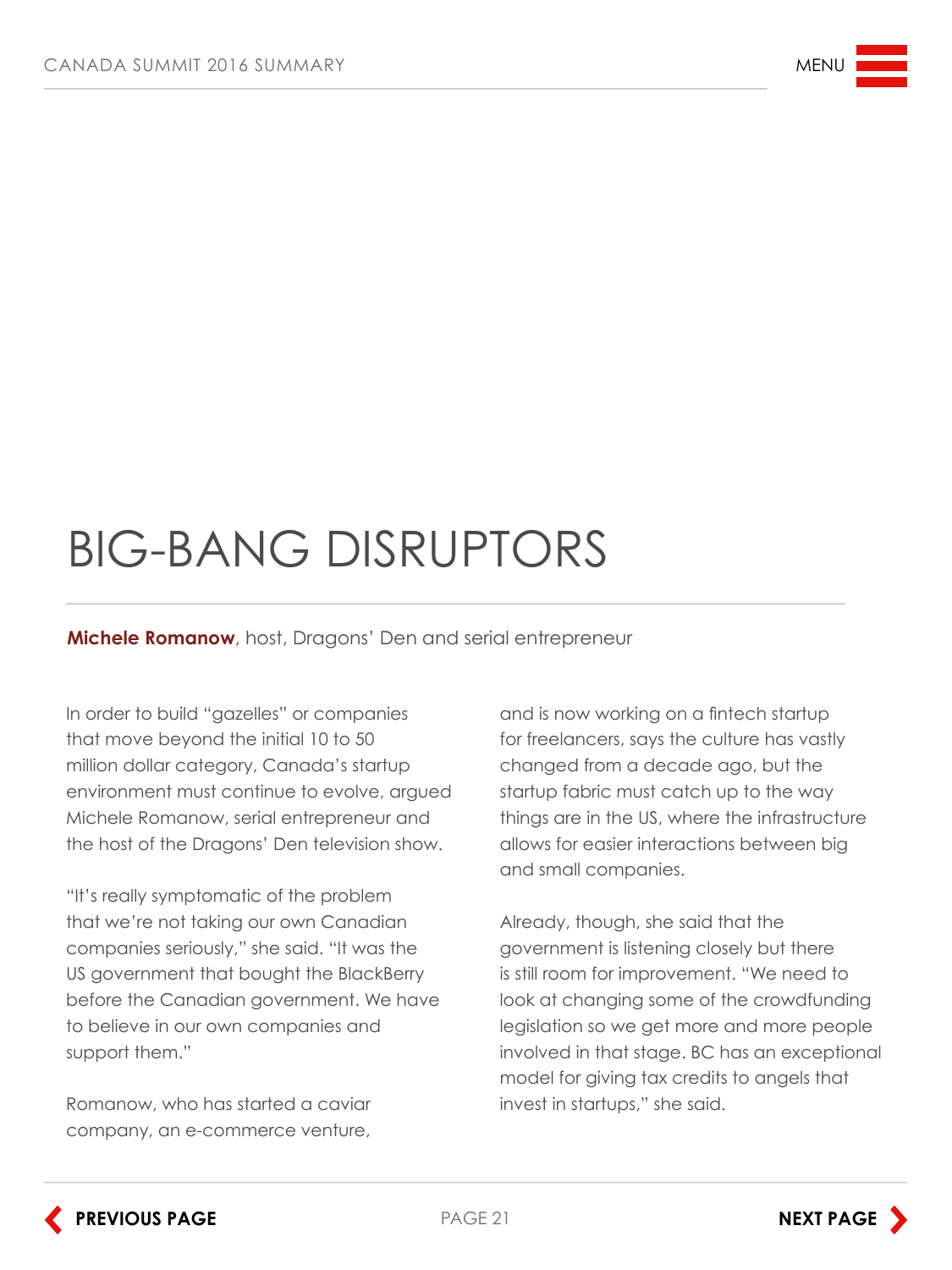# <span id="page-21-0"></span>**ADA SUMMIT** ING THE STATUS QUO





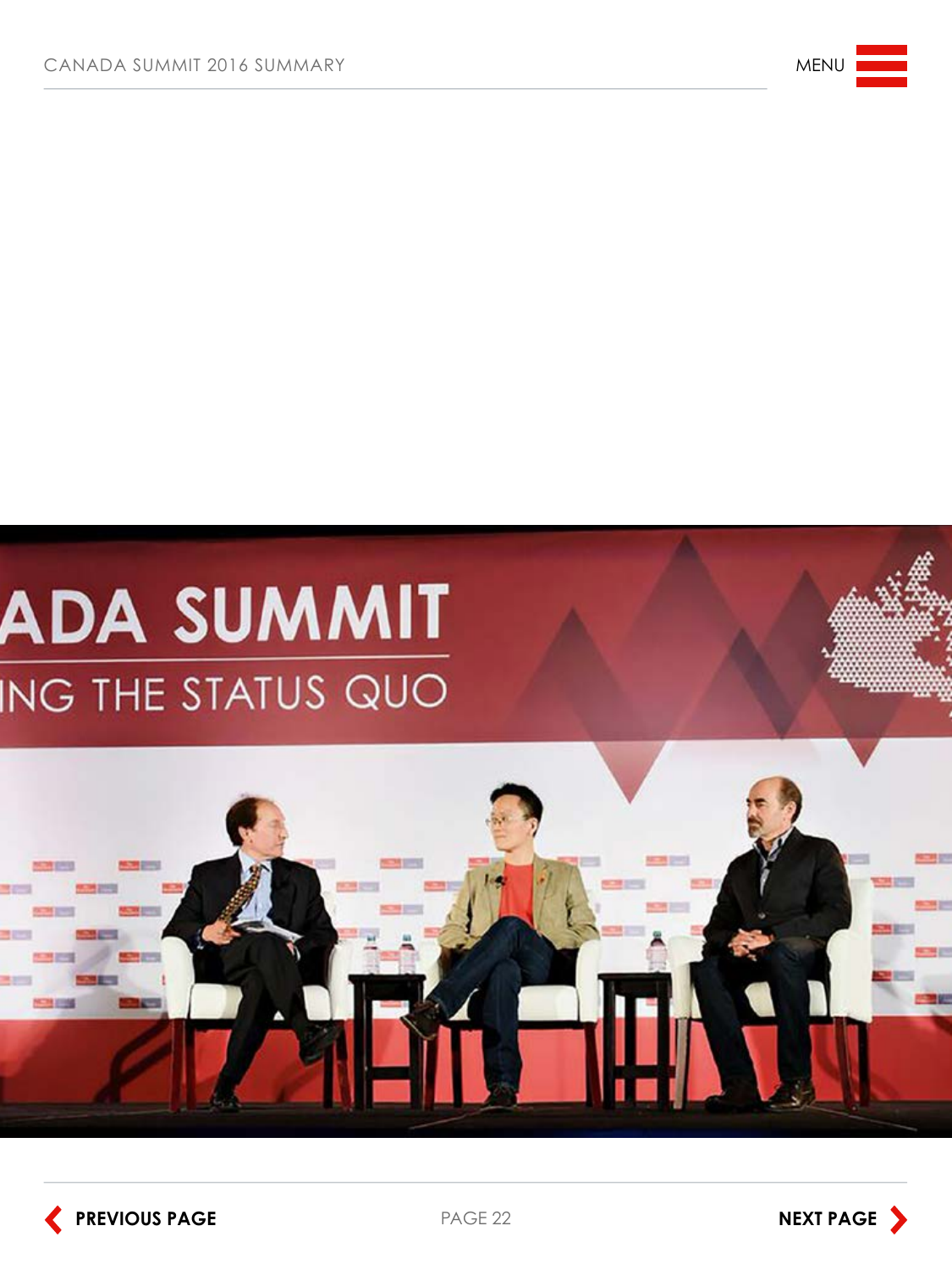### <span id="page-22-0"></span>MADE IN CANADA

**Allen Lau**, chief executive and co-founder, Wattpad **Kevin Spreekmeester**, chief brand officer, Canada Goose

Moderator: **Brooke Unger**, Americas editor, *The Economist*

Toronto is the best place to start a global internet company, says Allen Lau, chief executive and co-founder of Wattpad, a consumer internet company with 45 million users.

"To build a global Internet company that understands different languages and can understand cultural nuances, I need to assemble a team that is very fluent — bilingual or multilingual," he said. "They have to have a deep understanding of the culture of 50 different countries that we support today in a single office."

There are few cities with as many immigrants as Toronto, and nearly all of his staff speak at least two languages. Canada famously welcomes immigrants, as compared to the US and UK; a bureaucratic advantage that will continue to attract talent. Because of this, Lau is confident that the next Facebook or Google will be produced in Canada.

Kevin Spreekmeester, chief brand officer of Canada Goose, said it was the Europeans who first recognised Canada Goose as an authentic brand and bought into the



brand's value. Now, the company spends a significant amount of time dedicated to R&D, resulting in the design of the warmest jackets on the planet.

"Our CEO likes to say that if you're going to buy a watch, you want it from Switzerland and if you're going to buy a Land Rover it's got to come from England," he said. "We want to get to the point where if you're going to get a jacket, it has to come from Canada."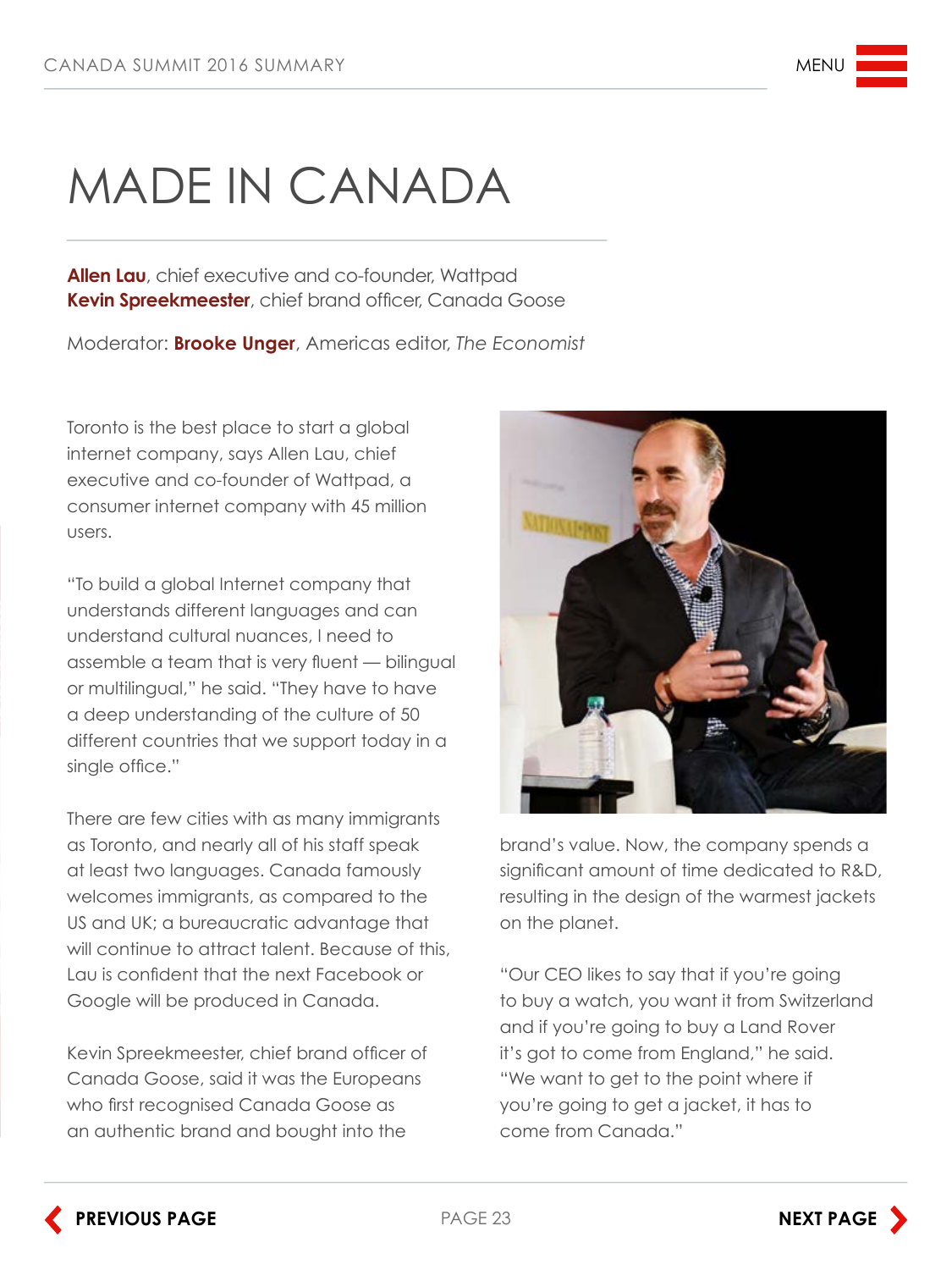### <span id="page-23-0"></span>MUFG CANADA1 : Embracing Change to Achieve Growth

**The Economist's Canada Summit provided a wonderful opportunity to explore many of the key trends that are reshaping Canada's role in the global economy today. The issues introduced by the speakers were further explored in the discussions that followed and although there are differences in opinion, the underlying theme was consistent: The winners will be those businesses that can best embrace change.** 

**To survive in today's rapidly changing environment, all businesses must change. To flourish and grow, however, requires something more.**

As a member of Mitsubishi UFJ Financial Group (MUFG), we are a part of one of the world's largest financial institutions with 2,200 offices in more than 40 countries and assets of \$US 2.6 trillion2 . MUFG's presence in North America has grown considerably in the past several years enabling us to provide our Canadian clients with even greater access to world-class expertise and the products required for solutions to their increasingly complex global businesses.

As the scale and scope increased, so did the expertise required to fully utilize the sophisticated products and services available to us. To keep

pace, the Canadian business implemented a number of fundamental reforms and improvements.

To achieve this sort of change required more than "business as usual" modifications. A whole new mindset based on embracing change was promoted throughout the company. From the top down, old ways were questioned and new ways were developed.

Today, MUFG's presence in Canada is very different than it was even just a few years ago. Over the past few years we have added a new office in Calgary, we have strengthened our expertise in several key areas, and we continue to expand our product set to meet the expanding needs of a global marketplace.

We provide a full range of corporate banking services to local and global clients from the Atlantic to the Pacific with financial expertise across a number of key industries such as oil and gas, infrastructure, power generation, automotive, transportation, and more. MUFG has supported businesses in the Canadian market for over 35 years and was named Americas Bank of the Year for 2015 by IJGlobal and Best Global Corporate Bank 2015 by *Global Finance*.

1. MUFG operates in Canada as The Bank of Tokyo-Mitsubishi UFJ, Ltd., Canada Branch 2. Exchange rate of 1 USD = ¥ 112.68 (JPY) as of March 31, 2016.

**To learn more about how we can assist your organization, please visit us as www.mufgamericas.com**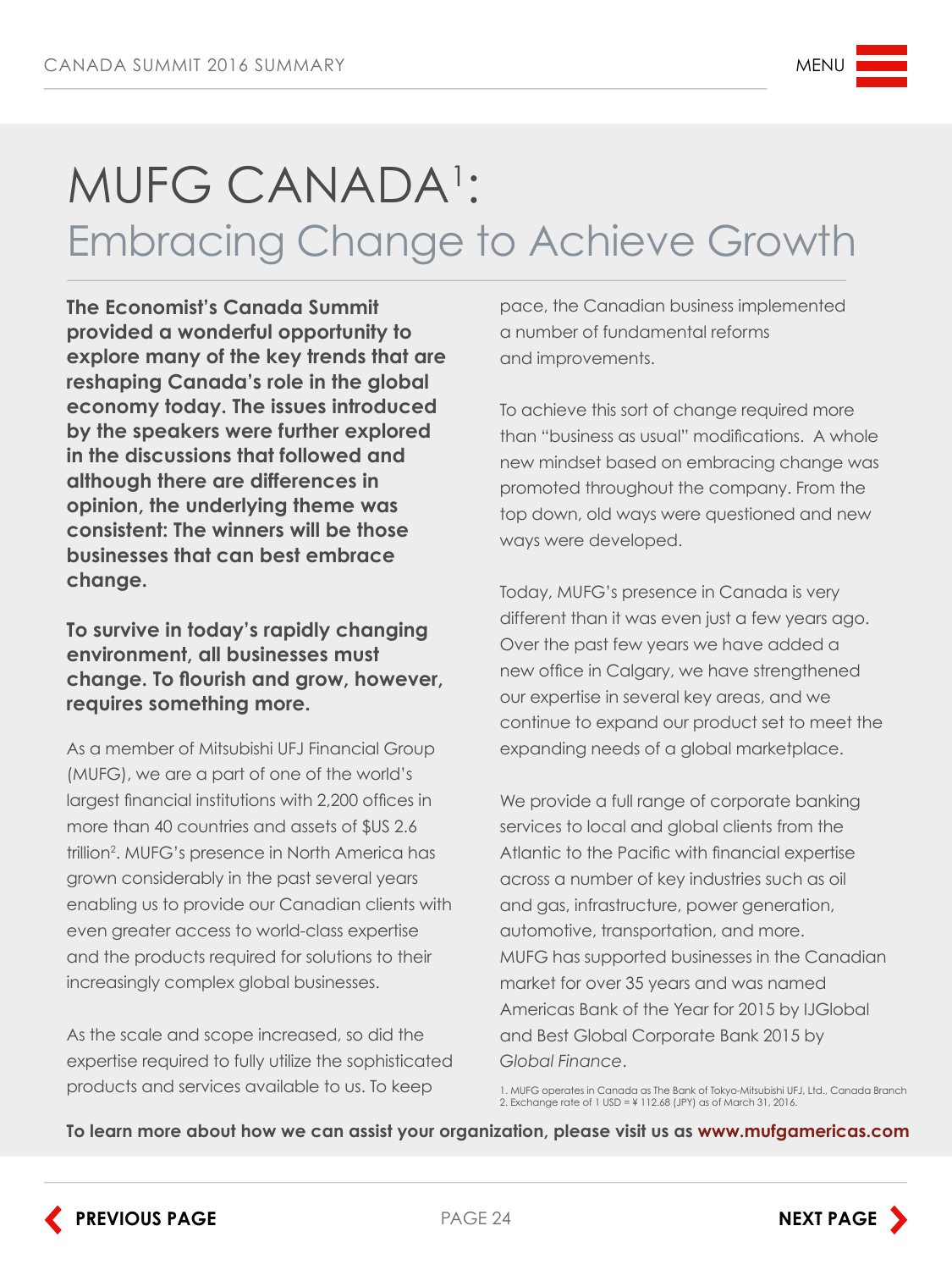<span id="page-24-0"></span>

#### **The Bank of Tokyo-Mitsubishi UFJ, Ltd., Canada Branch**  A member of MUFG, a global financial group



©2016 The Bank of Tokyo-Mitsubishi UFJ, Ltd., Canada Branch. All rights reserved. The MUFG logo and name is a service mark of Mitsubishi UFJ Financial Group, Inc., and is used by The Bank of Tokyo-Mitsubishi UFJ, Ltd., Canada Branch with permission.